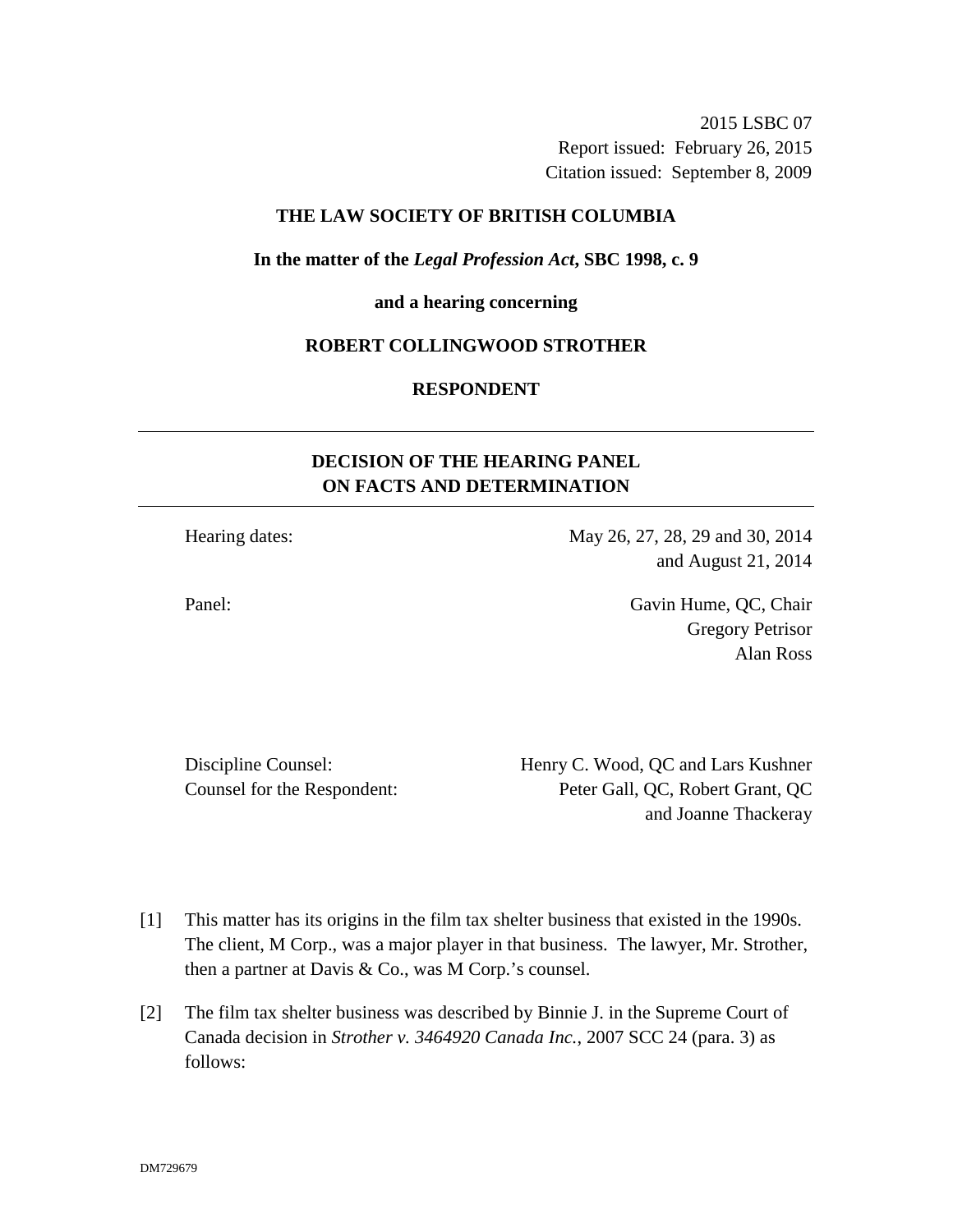From 1993 to 1997, M Corp. devised and marketed tax shelter investments whereby Canadian taxpayers, through ownership of units in a limited partnership, provided film production services to American studios making films in Canada. In outline, the tax shelter worked like this. Limited partnerships were established. The investors would notionally produce a film for a studio in return for a fee, paid over time, that was contingent on the success of the film. The contingency of the payment introduced a substantial element of risk, and the right to receive such speculative income at some future date was considered by Revenue Canada not to be a capital asset. Therefore, expenditures for the film production were treated as deductible from other income in the year the expenditures were incurred. The scheme yielded a loss to the partnership in the early years because of the mismatch between the front-end expenses in the year the film was made and the delayed and uncertain return. The loss was deducted by investors from their unrelated income - thereby sheltering this income from immediate taxation. If the film was a success, the tax collector's cut would at least be deferred.

- [3] The Federal Government appeared to close the film tax shelter business in October 1997.
- [4] As discussed below, a further tax shelter opportunity was established in 1998. That opportunity revived the film tax shelter business for a few more years.
- [5] Mr. Strother was partly responsible for establishing the new tax shelter opportunity in 1998. Further, he took a financial interest in the company that created the opportunity and first took advantage of the opportunity.
- [6] At the same time, Mr. Strother continued to be counsel to M Corp., the same company that had been involved in the film tax shelter business from 1993 until October 1997.
- [7] This hearing relates to Mr. Strother's ethical obligations to his existing client while he pursued business opportunities for a new client in which he had a financial interest.
- [8] The facts of this case led to a 42-day trial and extensive Reasons for Judgment in the Supreme Court of British Columbia. That decision was overturned by the British Columbia Court of Appeal. That appellate decision was, in turn, overturned by the Supreme Court of Canada.
- [9] At each level the Court made findings of fact and drew inferences from those facts.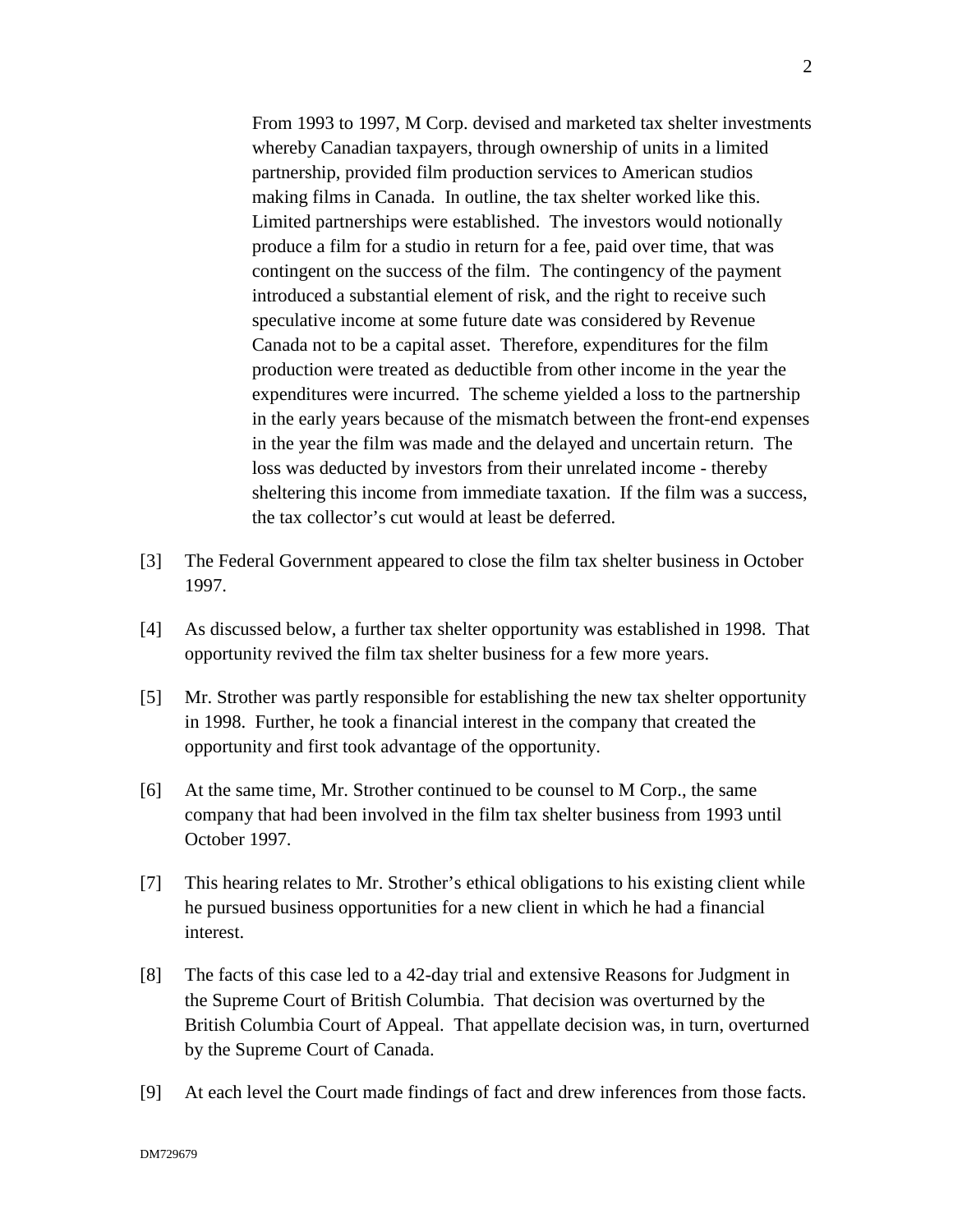- [10] In this hearing, the Panel is asked to determine whether Mr. Strother's conduct was a breach of his fiduciary and ethical obligations, and whether his conduct was a marked departure from that expected of members of the legal profession.
- [11] By agreement between the parties, the findings of fact from the original trial and the subsequent appeals are accepted into the record of this hearing. Because the Supreme Court of Canada ultimately overturned the Appeal Court decision, we have put little weight on any findings of fact made by the British Columbia Court of Appeal, except where they were adopted by the Supreme Court of Canada. (Quotes below taken from: 2002 BCSC 1179, 2005 BCCA 35 and 2007 SCC 24.)
- [12] In addition, evidence was tendered at the hearing in the form of *viva voce* testimony of Mr. Strother, exhibits from the trial, transcripts from the trial and transcripts from Mr. Strother's examination for discovery. Mr. Strother was the only witness at the hearing.

### **THE BACKGROUND FACTS**

- [13] M Corp. promoted and marketed tax-assisted film tax shelters between 1993 and 1997.
- [14] During the time that M Corp. was in business, it received tax advice from Robert Strother, a partner at Davis  $\&$  Co. who restricted his practice to providing tax advice.
- [15] M Corp. was one of a very few companies in the film tax shelter market between 1993 and 1997.
- [16] Mr. Strother was one of very few tax lawyers providing advice in the area of film tax shelters.
- [17] M Corp. relied heavily on Mr. Strother. In addition to tax advice, the marketing and selling of M Corp.'s tax shelter investment products required Advance Tax Rulings from Revenue Canada (now Canada Revenue Agency). Mr. Strother was responsible for obtaining those Advance Tax Rulings. Mr. Strother was M Corp.'s conduit to Revenue Canada when it required a ruling.
- [18] Between 1993 and 1997 M Corp. had a written retainer agreement with Davis & Co. That agreement required Davis  $&$  Co. to refrain from acting for competitors of M Corp. (with certain exceptions).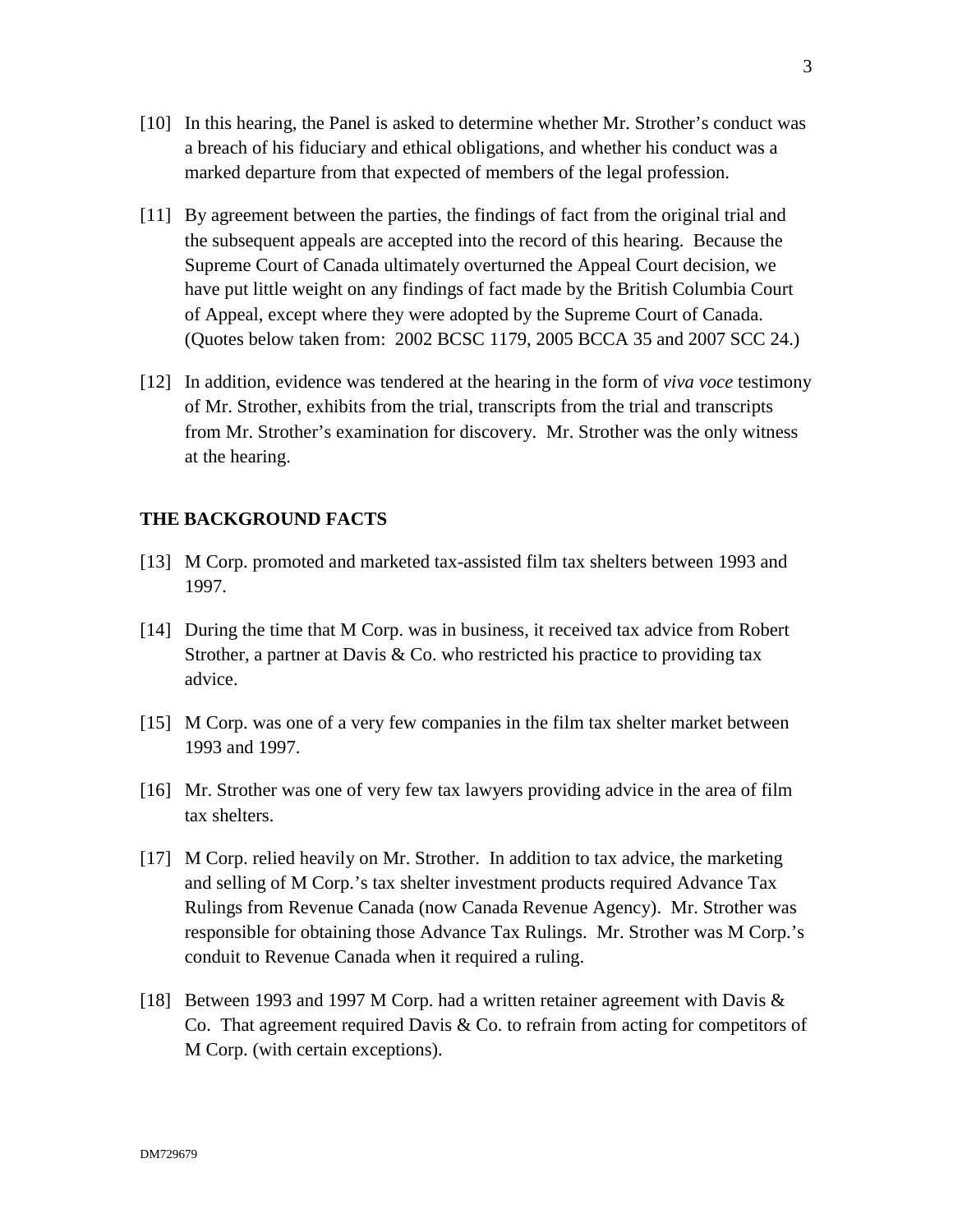- [19] The written retainer in 1996 and 1997 required Mr. Strother to attend weekly meetings with M Corp. representatives to discuss the financing arrangements that they were involved in.
- [20] In 1996 the Ministry of Finance announced its intention to amend the *Income Tax Act* with the effect that it would remove or amend the sections that allowed the film tax shelter business to exist.
- [21] Despite lobbying by M Corp., its competitors and Mr. Strother, the film tax shelter business was closed down on October 31, 1997. Although some new ideas were floated with the hope of reviving film tax shelters, as of late 1997 everyone in the business agreed that film tax shelters were finished.
- [22] In late 1997 M Corp. closed its offices except for staff required to administer the ongoing obligations of the company.

### **THE NATURE OF THE M CORP. RETAINER AGREEMENT IN 1998**

- [23] It is the events of 1998 and early 1999 that are of concern for this hearing.
- [24] As noted, M Corp.'s exclusive retainer with Davis & Co. ended on December 31, 1997. It was replaced with an unwritten retainer that has been the subject of much judicial ink.
- [25] This Panel adopts, and sees no reason to vary from, the following findings of the majority of the Supreme Court of Canada as described by Binnie J. (at para. 40 - 43):

40. Here, too, the claim arises out of "the parties' relationship of trust and confidence" but the case is pleaded as a breach of the fiduciary duty of loyalty rather than breach of contract. The critical findings of fact of the trial judge as to the scope of the retainer include the following:

> In 1998, Mr. Strother's contact with M Corp. was quite limited but, arising out of suggestions he made during 1997 regarding the possibility of exploring alternative tax-assisted business opportunities, he was consulted to some extent by HK and SC.

…

During the latter part of 1997, those at M Corp. looked to Mr. Strother for ideas on what, if anything, they could do with M.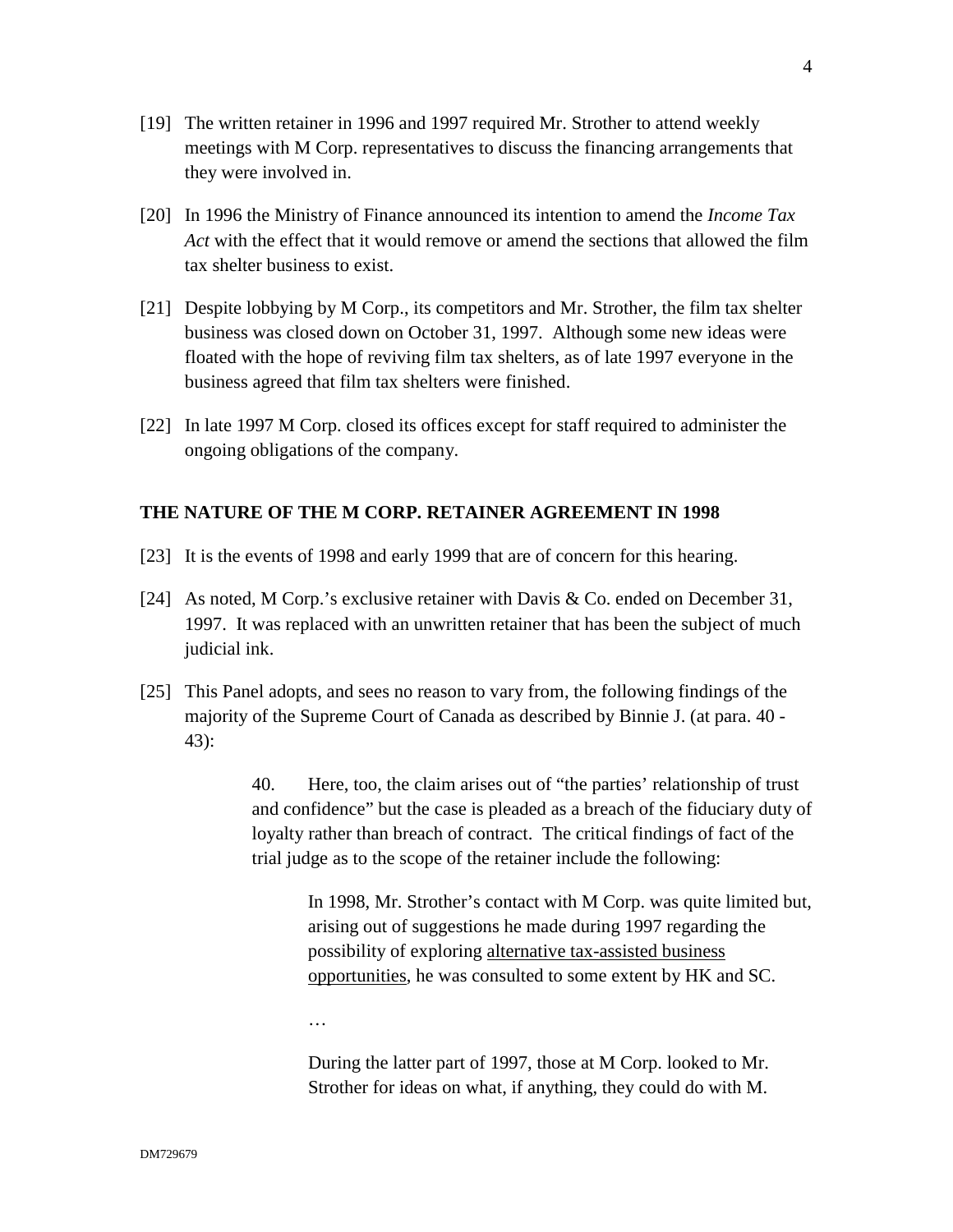Corp.'s resources in light of the fact that tax sheltered financing and their production services investment business was ended. Mr. Strother suggested some alternative tax-assisted business opportunities that could be explored. A decision was taken [by Mr. Strother] to defer consideration to the new year and that led to HK, and then later SC, consulting Mr. Strother in 1998. [Emphasis added (by Binnie, J.); paras. 32 and 96.]

Where a retainer has not been reduced to writing (as was the case with the 1998 retainer here) and no exclusions are agreed upon, as here, the scope of the retainer may be unclear. The court should not in such a case strain to resolve the ambiguities in favour of the lawyer over the client. The subject matter of the retainer here was, as it had been for years, "taxassisted business opportunities". It was not to sell an office building, draft an informatics contract or perform other legal services unrelated to the subject matter of the earlier advice. The trial judge exonerated Strother by placing the emphasis on M Corp.'s interest in "alternative" tax opportunities, but of course M Corp. only considered "alternative" tax opportunities because Strother had given categorical advice that the taxassisted film production services business in which Strother had profitably been advising M Corp. since 1993 was unequivocally dead.

41. I believe, as did the Court of Appeal, that the trial judge erred in drawing so narrowly the *legal* effect of his *factual* finding that the retainer dealt with tax-assisted business opportunities, alternative or otherwise. (In fact Strother's position is that what he pursued on behalf of S Corp. in 1998 *was* an alternative tax-assisted business opportunity and not the same TAPSF [tax-assisted production services funding] scheme as he had pronounced dead in 1997.) M Corp. was a major Davis client of long standing. It had been Strother's biggest source of billings for years. It was in the business of marketing tax schemes whose success turned on Strother's expertise in finding a "way [to get] around the rules" (to borrow a phrase from SC (BCCA #1, at para. 14). Strother's factum emphasizes nice distinctions between tax credits, tax shelters and so on (para. 24) but I do not think this oral retainer can or ought to be parsed so closely.

42. Nor can I agree with the Chief Justice when she characterizes the legal obligation arising out of the 1998 retainer as follows:

> Only if M Corp. had specifically asked Strother for advice on new film tax-shelter opportunities and Strother had agreed to give that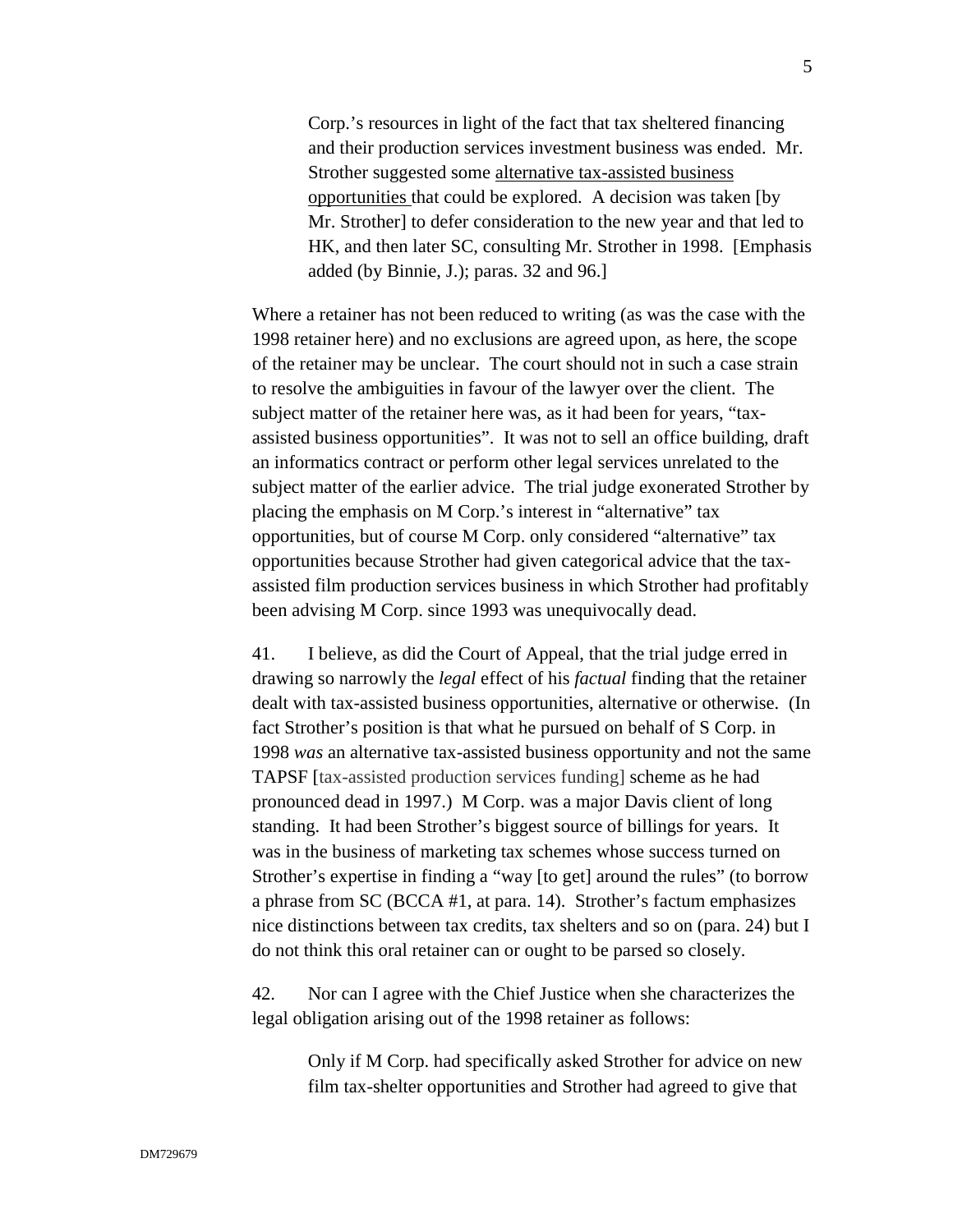advice, could Strother have been under any duty to provide M Corp. with such advice, placing him in a conflict of interest with S Corp. [para. 145]

M Corp.'s tax business was in a jam. Strother was still its tax lawyer. There was a continuing "relationship of trust and confidence". M Corp. was dealing with professional advisors, not used car salesmen or pawnbrokers whom the public may expect to operate on the basis of "didn't ask, didn't tell", and who collectively suffer a corresponding deficit in trust and confidence. Therein lies one of the differences between a profession and some businesses.

43. In my view, subject to confidentiality considerations for other clients, if Strother knew there was still a way to continue to syndicate U.S. studio film production expenses to Canadian investors on a tax-efficient basis, the 1998 retainer entitled M Corp. to be told that Strother's previous negative advice was now subject to reconsideration.

[26] This Panel accepts these findings and the resulting legal effect of M Corp.'s oral retainer. M Corp. was entitled to be informed of tax-assisted business opportunities including potential ways to continue to syndicate film production expenses on a tax-efficient basis. It follows that Mr. Strother had a continuing obligation to advise M Corp. of such opportunities, subject to obligations of confidentiality.

#### **THE FACTS RELATING TO THE CITATION (1998 AND 1999)**

- [27] Early in 1998, Mr. Strother was approached by PD, the former Chief Financial Officer of M Corp. M Corp. had laid him off as of October 31, 1997 with the closing of the business.
- [28] PD had an idea for providing accounting services to American film studios that were making films in Canada. He wanted Mr. Strother's legal advice and assistance to start that business. In addition to the accounting services idea, PD also developed a related idea that had the potential to revive at least a portion of the film tax shelter business. The tax shelter portion of the concept required an Advance Tax Ruling.
- [29] Mr. Strother was interested in being an investor in PD's company. According to Mr. Strother's testimony, he was primarily interested in the accounting services side of the business. Mr. Strother did not believe that PD's tax shelter idea had any chance of being accepted by Revenue Canada. Despite his pessimism, Mr. Strother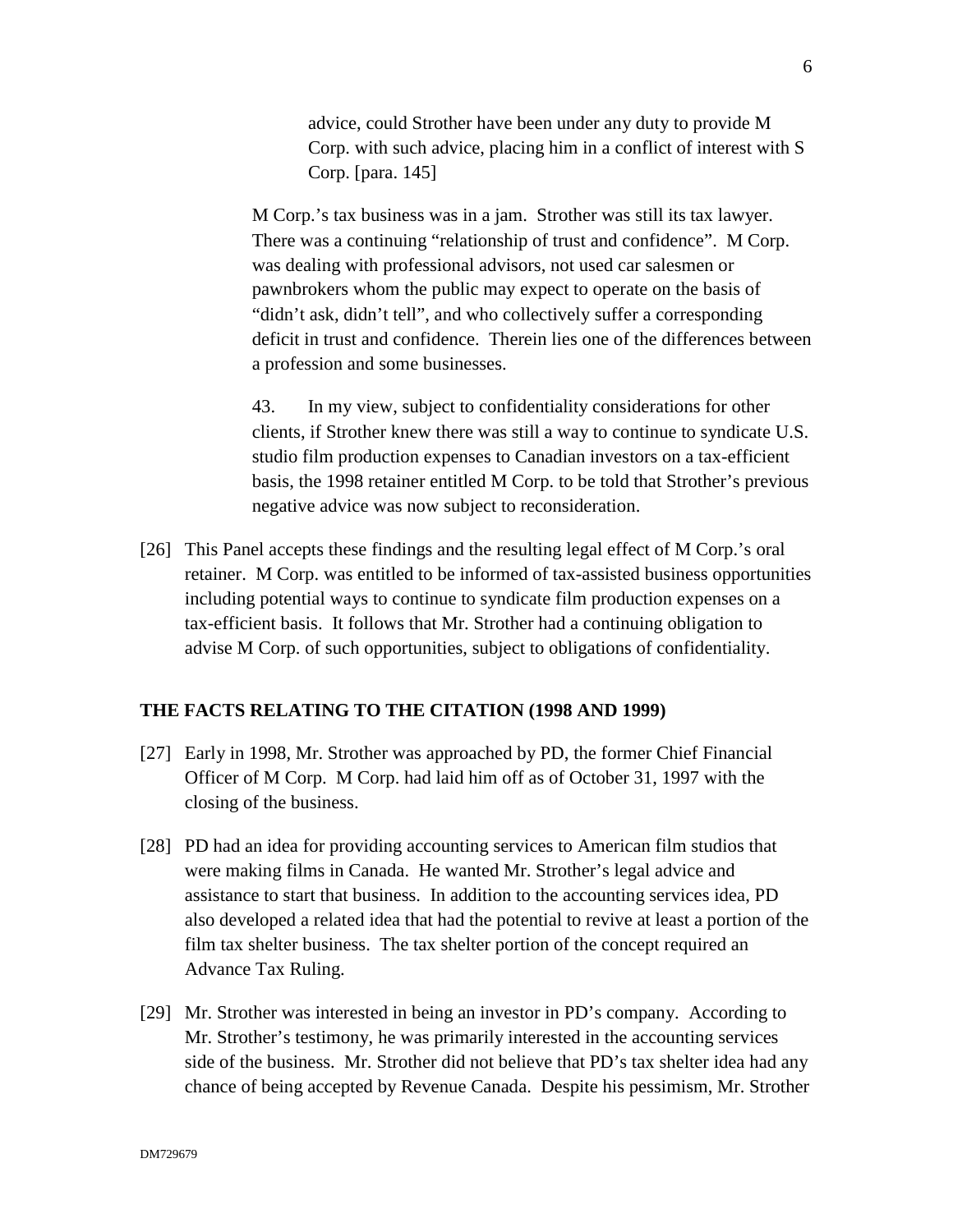agreed to pursue the Advance Tax Ruling for PD's new venture. According to Mr. Strother, he agreed to pursue the ruling in order to "jolly PD along" so that Mr. Strother could participate in the other (accounting) aspect of the business.

- [30] The company that was eventually incorporated was named S Corp.
- [31] Discipline counsel concedes that, as of the beginning of 1998, all players in the taxassisted film tax shelter business believed that the business was dead. The Ministry of Finance had made it clear that it had no intention of allowing any tax shelter business. It had replaced the old sections of the *Income Tax Act* with new provisions that were advantageous to American film studios without providing Canadian investors the ability to shelter income.
- [32] During the initial discussions between Mr. Strother and PD, the prospect of obtaining a successful Advance Tax Ruling was seen as extremely unlikely. As found by Lowry J:
	- [85] Even in March 1998, when the S. Corp. advance tax ruling request was submitted, it could not, on any account, have been more than the longest of long shots that a ruling would be issued. …
- [33] We have set out below a chronology of facts that are established by the documentary evidence and the findings in different levels of Court. The facts relating to Mr. Strother's meetings with the principals of M Corp. are drawn from Davis & Co.'s invoices to M Corp. during the relevant period:
	- 1. On January 11, 1998 PD put together a "barebones" outline of a financing structure that he sent to Mr. Strother in an email (Lowry J para. 55).
	- 2. On January 15, 1998 Mr. Strother had a telephone conference and an inperson conference with the two principals of M Corp. (Ex. 1 Tab 19).
	- 3. A "New Case Report" for PD's new venture, indicating a new file opening at Davis & Co. was created on January 19, 1998 (Exhibit 3 Tab 8 - Lowry J para. 57).
	- 4. On January 21, 1998, Mr. Strother again met with the principals of M Corp. to "review tax planning and other items" (Ex. 1 Tab 19).
	- 5. A request for an Advance Tax Ruling was created on the Davis & Co. word processing system. The evidence at trial indicated that the document had "last work done" on January 26, 1998 (Lowry J para. 57).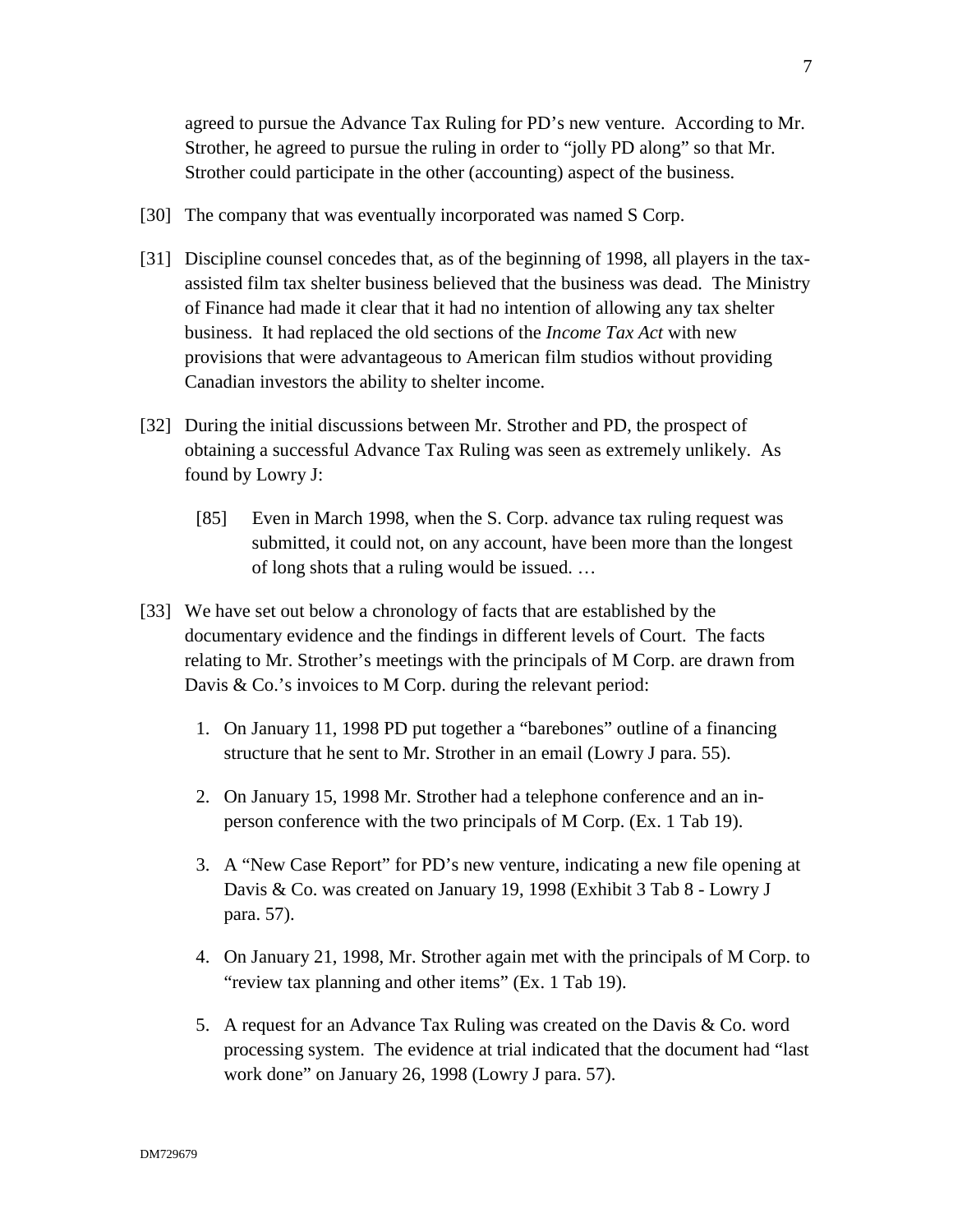- 6. On January 27, 1998, Mr. Strother met with one of the principals of M Corp. for 1.5 hours (Ex. 1 Tab 19).
- 7. Mr. Strother (in his own capacity not as a partner at Davis & Co.) and PD entered into an agreement dated January 30, 1998, whereby Mr. Strother created an obligation on Davis & Co. to take certain steps to incorporate entities and to request an Advance Tax Ruling for S Corp. According to the original draft of this document, if the venture was successful in obtaining an Advance Tax Ruling, Mr. Strother had the right to acquire 50 per cent equity in the new venture (subject to certain limitations). The agreement distinguishes between the relative entitlements to percentages of the first \$2,000,000 in profit as opposed to all profits above that amount (Exhibit 3) Tab 9 - Lowry J para. 57).
- 8. On February 19, 1998, Mr. Strother met with the principals of M Corp. to discuss tax planning and a proposed capital loss generating transaction (Ex. 1 Tab 19).
- 9. On March 3, 1998 Mr. Strother sent a letter, on Davis & Co. letterhead, to Revenue Canada Taxation seeking the Advance Tax Ruling on behalf of S Corp.
- 10. On May 19, 1998 Mr. Strother had a planned lunch with one of the principals of M Corp. Prior to this meeting he discussed with another partner of Davis & Co. "what we could tell" M Corp. if they specifically asked about film tax shelters. Apparently the topic did not arise at the lunch (BCCA para. 28).
- 11. On May 26, 1998, Revenue Canada sent a letter to Mr. Strother setting out a list of missing information and queries that required answers before it would issue a ruling. This response from Revenue Canada was seen as an indication that it may be willing to issue a ruling. It is impossible for this Panel to gauge, at this point in time, the relative optimism that would have accompanied the receipt of this letter. However, in order for S Corp. to respond to Revenue Canada's requests, Davis & Co. was required to perform significant further legal work
- 12. On June 16, 1998 Mr. Strother met with one of the principals of M Corp. to review alternatives and structures for mitigation of deferred capital gains consequences (Ex. 1 Tab 19).
- 13. On June 23, 1998 Davis & Co. signed a written retainer agreement with S Corp. wherein the firm would be entitled to a certain percentage of the amount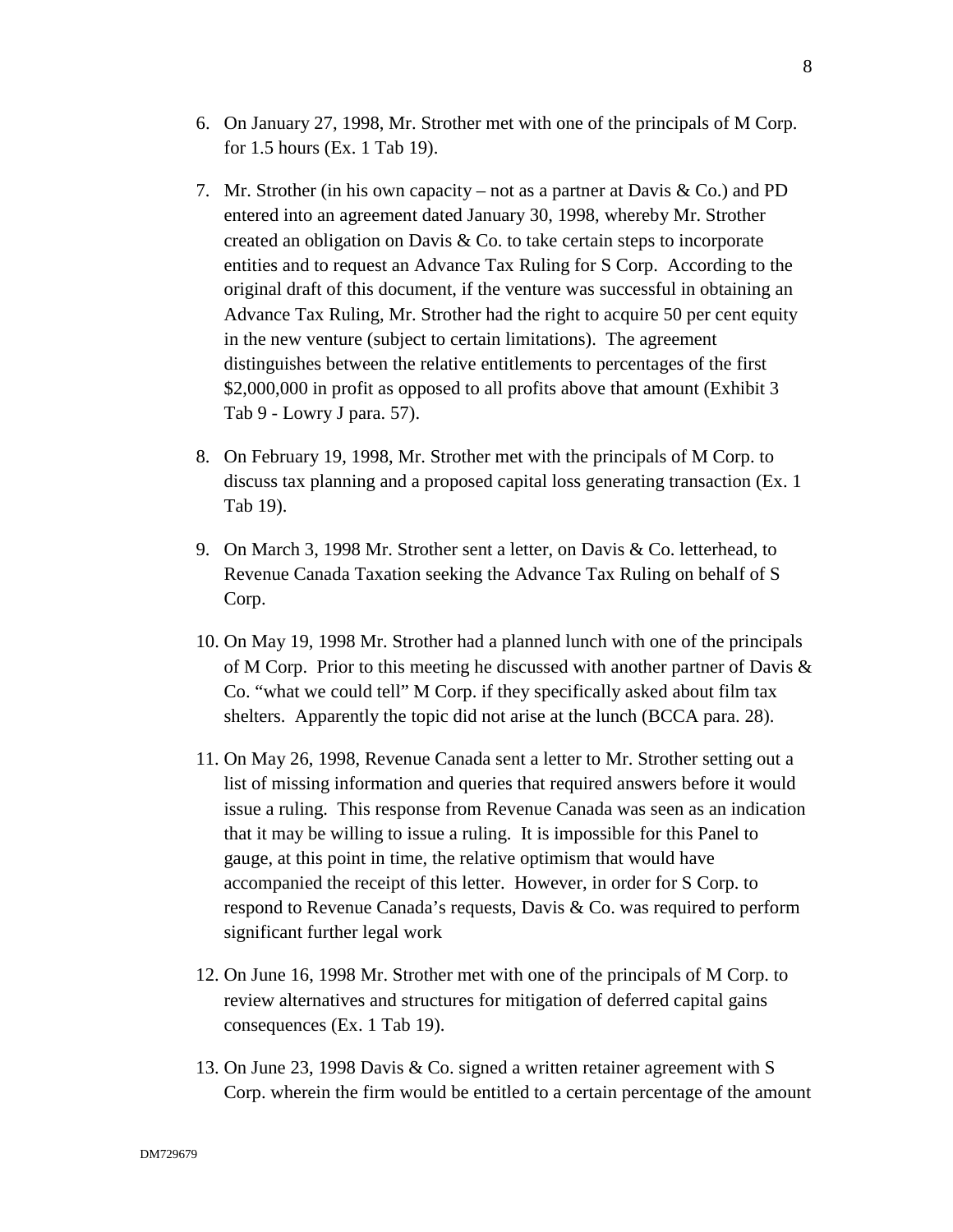of the subscriptions sold by the client. The retainer was graduated with a lower percentage of fees being paid for subscriptions exceeding \$30,000,000. This letter agreement was accepted and signed by PD, on behalf of S Corp. on October 6, 1998.

- 14. On June 26, 1998 Mr. Strother met with one of the principals of M Corp. to discuss mitigation of capital gains consequences for investors in M Corp. (Ex. 1 Tab 19).
- 15. On July 7, 1998, Mr. Strother prepared a memorandum regarding a tax plan for M Corp. (Ex. 1 Tab 19).
- 16. On July 21, 1998 Mr. Strother sent a five-page letter to Revenue Canada answering the questions posed in the May 26, 1998 letter. This letter enclosed a binder containing drafts of relevant supporting agreements and a summary of agreements that had been prepared by Davis & Co. (Ex. 1 Tab 12).
- 17. On July 24, 1998 Mr. Strother had a telephone conference with M Corp. to discuss possible reorganization of M Corp. (Ex. 1 Tab 19)
- 18. On August 4, 1998, at the request of the managing partner of Davis & Co., Mr. Strother wrote a six-page memo outlining the history of his agreement with PD, the conflict of interest issues and the insurance issues (Ex. 1 Tab 14). The memo stated that:
	- (a) Mr. Strother had not raised the issue earlier because he did not want to raise a controversial topic "unless and until the venture had some potential for economic gain." He had always intended to disclose his interest in S Corp. "if and when it became apparent that the transaction had some prospect of success."
	- (b) The prospects of S Corp. were "highly speculative and uncertain" but, following Revenue Canada's May 26, 1998 letter "[p]reliminary indications [were] hopeful."
	- (c) Mr. Strother had an option to acquire up to 50 per cent of the common shares in S Corp.
	- (d) The file had required approximately \$46,000 of Davis  $& Co.$  work in progress plus \$5,000 in disbursements.
	- (e) Davis & Co. would not be insured for any work done if Mr. Strother had more than 10 per cent ownership in S Corp. Given the insurance issue,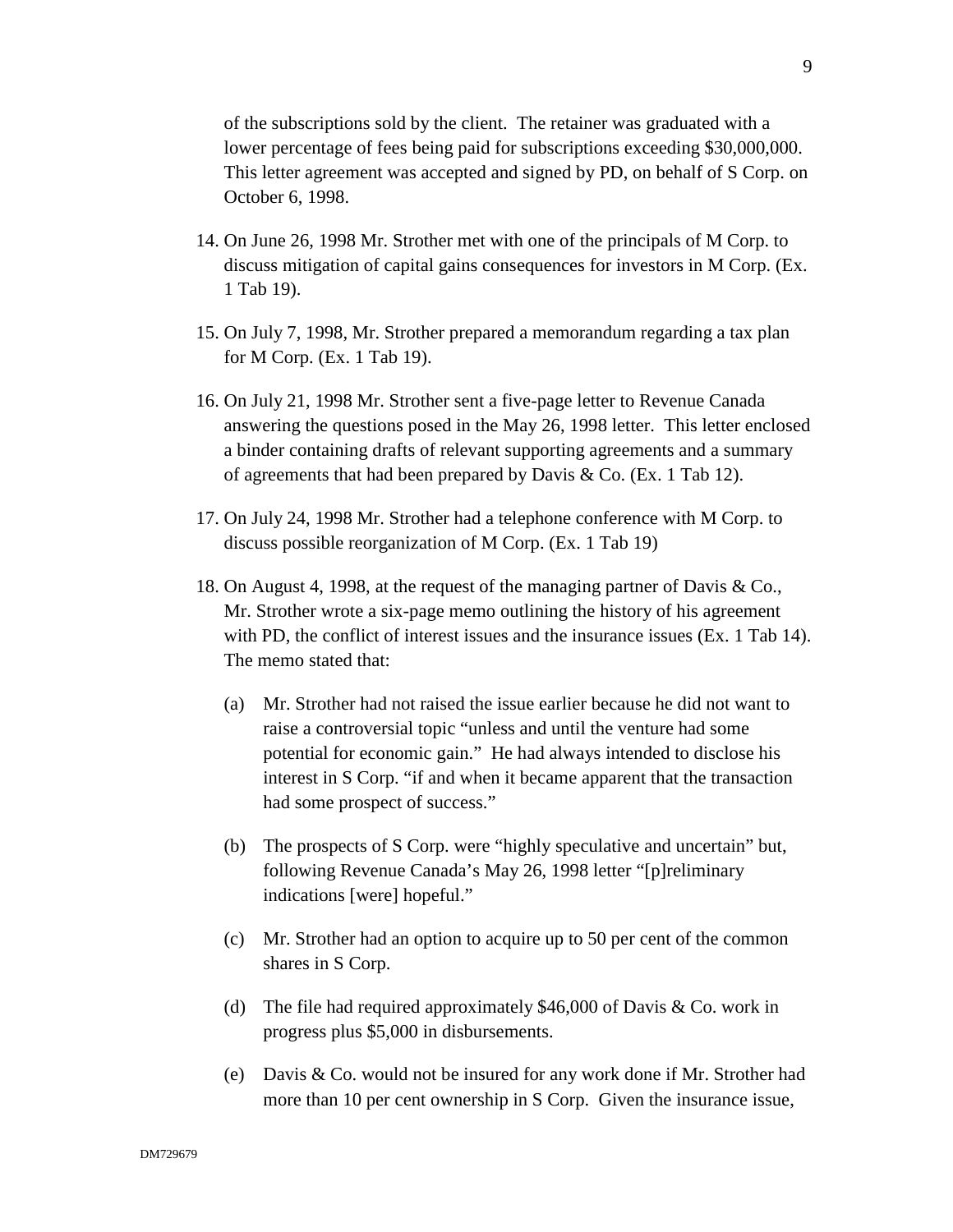Mr. Strother proposed to reduce his ownership entitlement in S Corp. to 10 per cent or less and turn over file responsibility to another partner "if and when the ruling is obtained."

- 19. Also on August 4, 1998, Mr. Strother met with a principal of M Corp. to review strategies for tax planning for limited partners and related tax planning issues (Ex. 1 Tab 19).
- 20. From August  $10 13$ , 1998, Mr. Strother spent 12.5 hours researching and meeting with M Corp. regarding the tax implications of a proposed amalgamation of M Corp. (Ex. 1 Tab 19).
- 21. On August 11, 1998 the managing partner of Davis & Co. wrote a memo to Mr. Strother indicating that Mr. Strother had confirmed that he would not have any ownership interest in S Corp. (Ex. 1 Tab 15).
- 22. On October 6, 1998, Revenue Canada provided its Advance Tax Ruling. The Ruling was favourable to S Corp. The parties agree that the Ruling itself did not become public information and that the Supreme Court of Canada decision (para. 37 – 38 and 93) proceeds on an apparent misconception that the Ruling itself "became public shortly after it was issued on October 6, 1998."
- 23. However, information about the Ruling did become available to the public. The companies that had been competitors to M Corp. learned of the S Corp. transactions through the film industry grapevine. As noted by Lowry J (at para. 143):

… nothing about the fundamentals of any structure could be kept confidential once it became the subject of an advance tax ruling and formed the basis of marketing a tax shelter investment through a public offering. …

This reference was clarified in the BC Court of Appeal Reasons for Judgment (at para. 38):

> In the marketplace, word had begun to spread in the summer of 1998 that, to quote from the testimony of Mr. B, A Corp.'s tax lawyer, "Mr. Strother was working on some kind of deal relating to production services". A Corp. heard about the ruling two days after it was issued, and within seven weeks, had prepared its own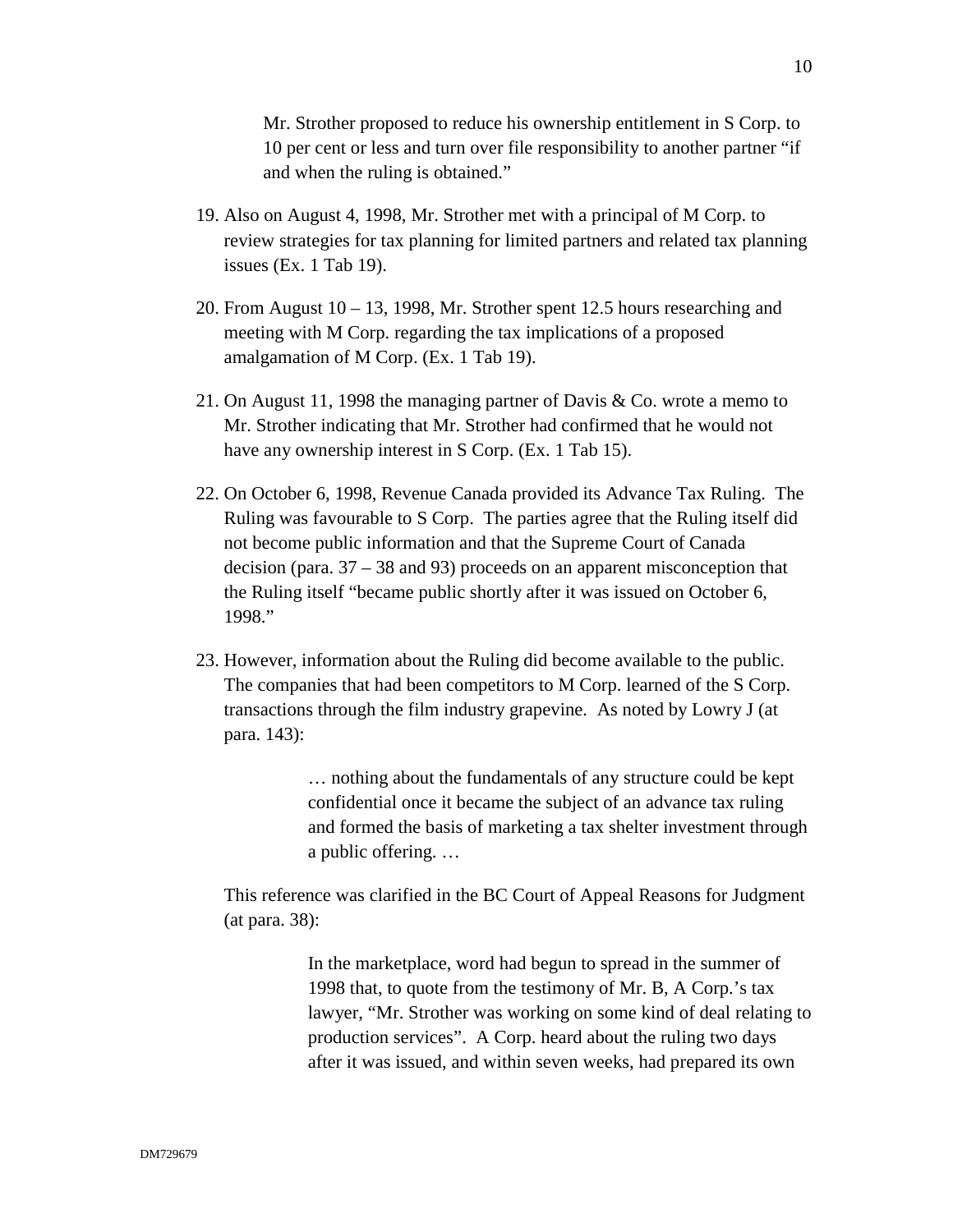ruling application. It received a ruling in February 1999 and began marketing its syndications the next day.

- 24. On October 14, 1998 the minutes of a meeting of the Davis & Co. Management Committee indicate that a member of the committee had spoken with Mr. Strother and he expected S Corp. to have sales in the area of \$40 million by December 15, 1998. The prospect of an action by M Corp. against S Corp. and possibly Davis & Co. was also discussed in that memo (Ex. 1 Tab 17).
- 25. On November 20, 1998, Mr. Strother wrote a memo to a member of the committee advising on the "possible exposure of PD or Davis & Co." to M Corp. in respect of the new venture (Ex. 1 Tab 18).
- 26. Mr. Strother met on November 27 and December 8, 1998 with one of the principals of M Corp. and M Corp. personnel regarding tax matters and "tax planning for [M Corp.] 1993 and 1994 structures". (Ex. 1 Tab 19)
- 27. In December 1998, a further Advance Tax Ruling was provided to satisfy one of the studios that contracted with S Corp.
- 28. By December 31, 1998 S Corp. closed transactions worth \$260 million in studio production. (Lowry J para. 24)
- 29. The principals of M Corp. heard about the S Corp. transactions through the film industry grapevine, but not until early 1999. They promptly severed their relationship with Davis & Co. (Lowry J Para 33) and retained litigation counsel.
- 30. While he was still a partner at Davis & Co., Mr. Strother received two advances from one of PD's companies that was related to S Corp.:
	- (a) \$450,000 on February 24, 1999; and
	- (b) \$335,000 on March 10, 1999.
- 31. Effective March 31, 1999 Mr. Strother resigned from Davis & Co. and joined S Corp. as a 50 per cent shareholder. The business was financially successful. The prior advances were applied against management fees payable to Mr. Strother.
- [34] These further facts are not disputed by Mr. Strother: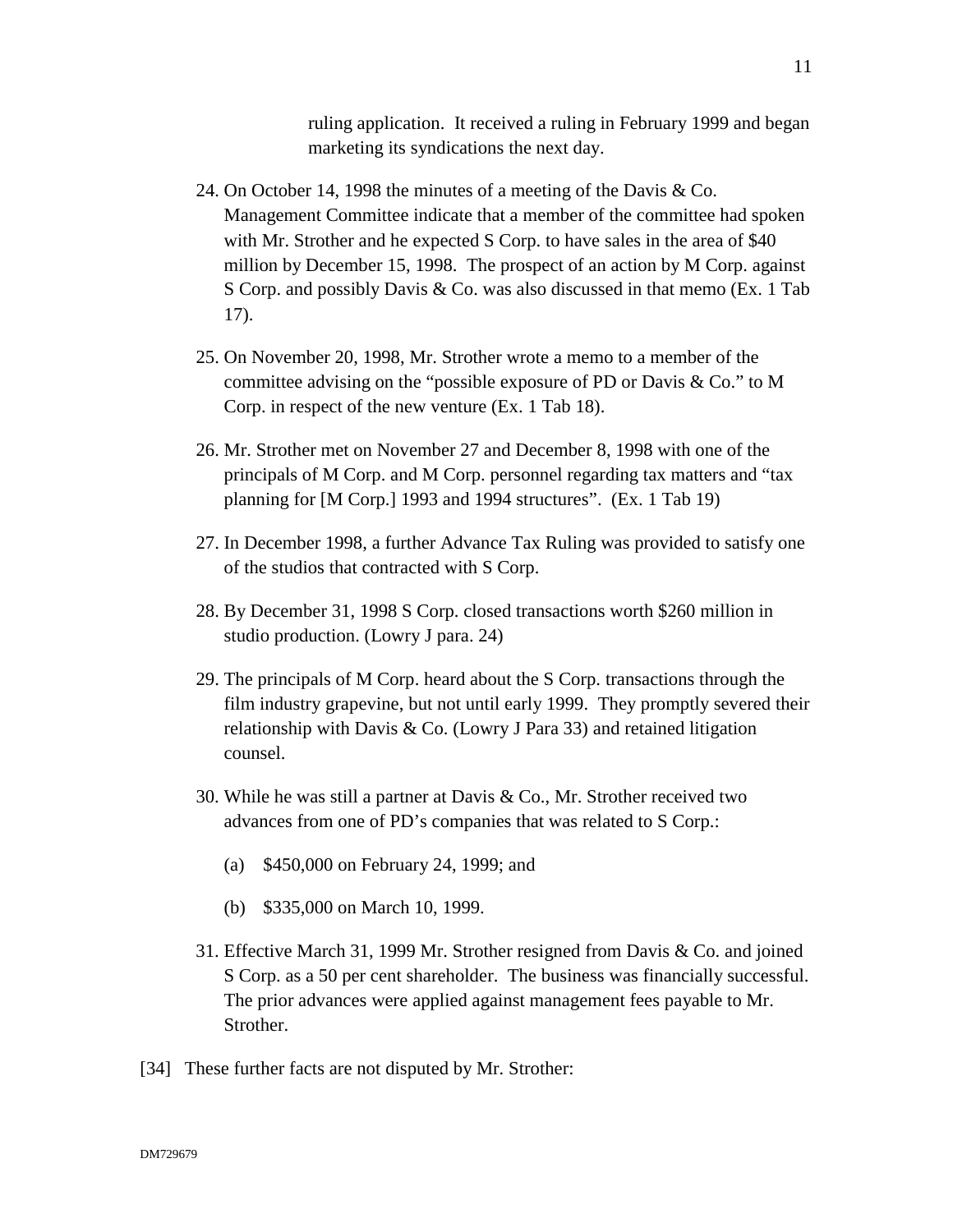- (a) Mr. Strother continued to be the lawyer for, and owed a duty to, M Corp. until M Corp. severed the relationship in early 1999;
- (b) At no time between January 1, 1998 and the severance of M Corp.'s retainer, did Mr. Strother advise his continuing client M Corp. that he had obtained a financial interest in a potential competitor;
- (c) At no time between January 1, 1998 and the severance of M Corp.'s retainer did Mr. Strother advise M Corp. that his previous legal opinion concerning an amendment to the *Income Tax Act* should be reconsidered;
- (d) At no time between October 6, 1998 and the severance of M Corp.'s retainer, did Mr. Strother advise M Corp. of the existence of the successful Advance Tax Ruling.

# **THE LAW SOCIETY'S ALLEGATIONS**

- [35] The Law Society's allegations are set out in the citation:
	- 2 In or about 1998, you took a personal financial interest in a new client, S Corp., which was a potential commercial competitor of another client, M Corp. … in a business market involving tax shelters related to film production services. You breached your duty of loyalty to M Corp. by failing to do one or more of the following:
		- (i) to provide material disclosure to M Corp. of your financial interest in a potential commercial competitor;
		- (ii) to advise M Corp. that your previous negative legal opinion concerning an amendment to the *Income Tax Act* should be reconsidered;
		- (iii) to advise M Corp. of a favourable advance tax ruling.

# **FINDINGS OF FACT**

- [36] Based on the facts set out above, we make the findings of fact set out below.
- [37] Mr. Strother argues that he did not have any interest in S Corp. after August 11, 1998 when he was instructed by the managing partner to have no kind of ownership interest. However, the fact is that Mr. Strother always had the ability to leave Davis & Co. and join S Corp. if the new venture was successful. Of course, that is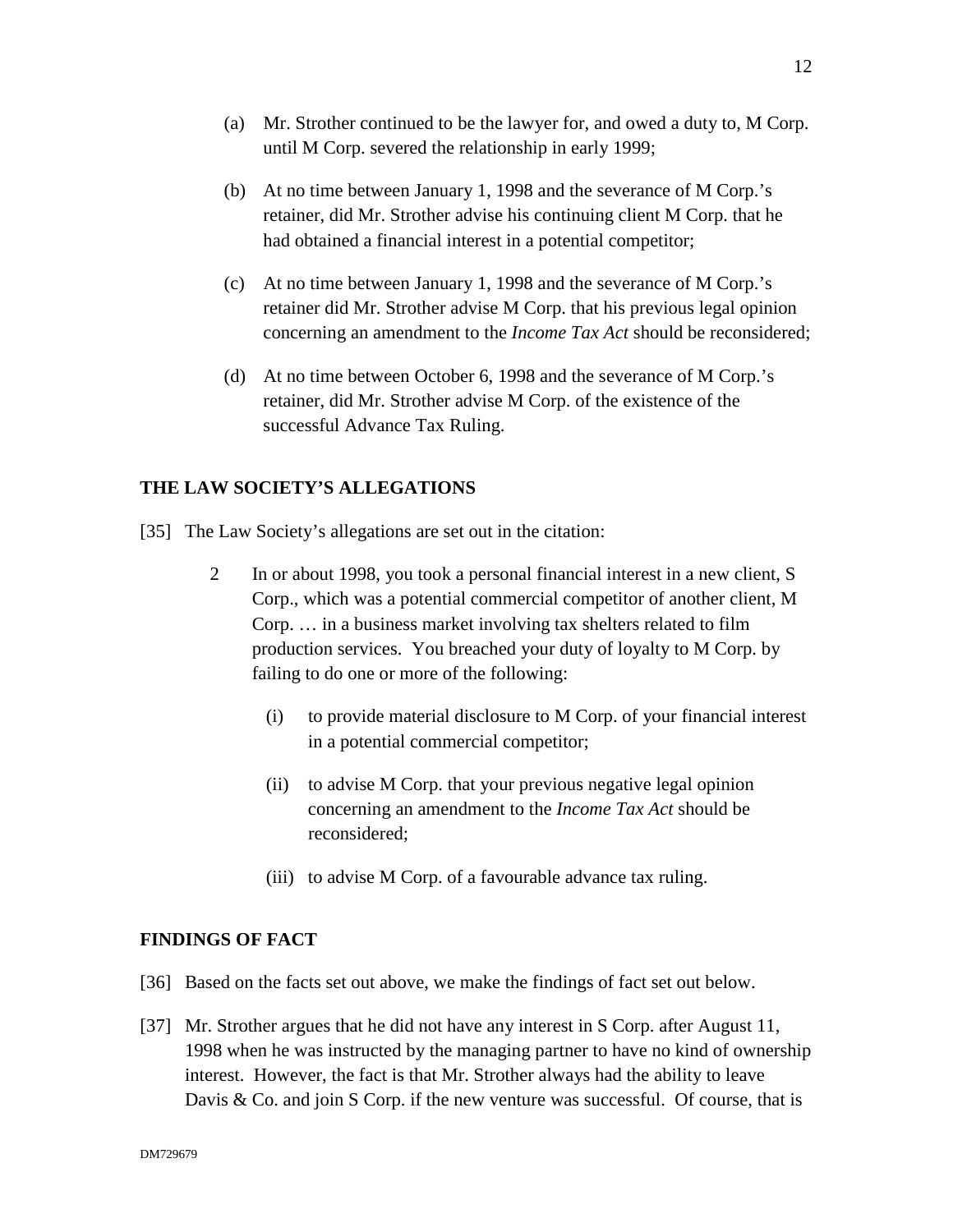exactly what he did in 1999. The significant loans from S Corp. to Mr. Strother (later converted to management fees) while he was still at Davis & Co. indicate that he continued to have a potential interest in S Corp., even though he was not a shareholder at any point until April, 1999.

[38] We find as fact that Mr. Strother always had a financial interest in S Corp.'s success. If the company was successful, he could leave the practice of law and join S Corp. This aspect was described by Binnie J at para. 67:

> Strother had *at least* an "option" interest in S Corp. from January 30th until at least August 1998 (when he was told by Davis to give up *any* interest). This was during a critical period when M Corp. was looking to Strother for advice about what tax-assisted business opportunities were open. The precise nature of Strother's continuing financial interest in S Corp. between August 1998 and March 31, 1999 (when Strother left Davis) is unclear, but whatever it was it came to highly profitable fruition in the months that followed. The difficulty is not that S Corp. and M. Corp. were potential competitors. The difficulty is that Strother aligned his personal financial interest with the former's success. By acquiring a substantial and direct financial interest in one client (S Corp.) seeking to enter a very restricted market related to film production services in which another client (M Corp.) previously had a major presence, Strother put his personal financial interest into conflict with his duty to M Corp.

[emphasis in original]

- [39] We find that Mr. Strother took a contingent financial interest in the financial success of S Corp. as of January 30, 1998 and kept that interest during the entire period from January 30, 1998 until he left Davis & Co. as of March 31, 1999.
- [40] Mr. Strother concedes that the timing of the "realization" that the Advance Tax Ruling was a realistic possibility does not change or affect Mr. Strother's obligation. The fact is that he did not inform M Corp. of either the possibility of a change in the law, or the actual change in the law. The obvious inference is that he had no intention of informing M Corp. whatever his level of optimism. This Panel adopts the following findings of Binnie J at para. 46 where he discussed the May 19, 1998 meeting involving Mr. Strother and another partner at Davis & Co. (see para. 33 above):

… The fact that Strother and RM discussed what should be said if M Corp. put the right question ("is there a way around ...?") recognized that Strother appreciated that his modified view about the potential of the s.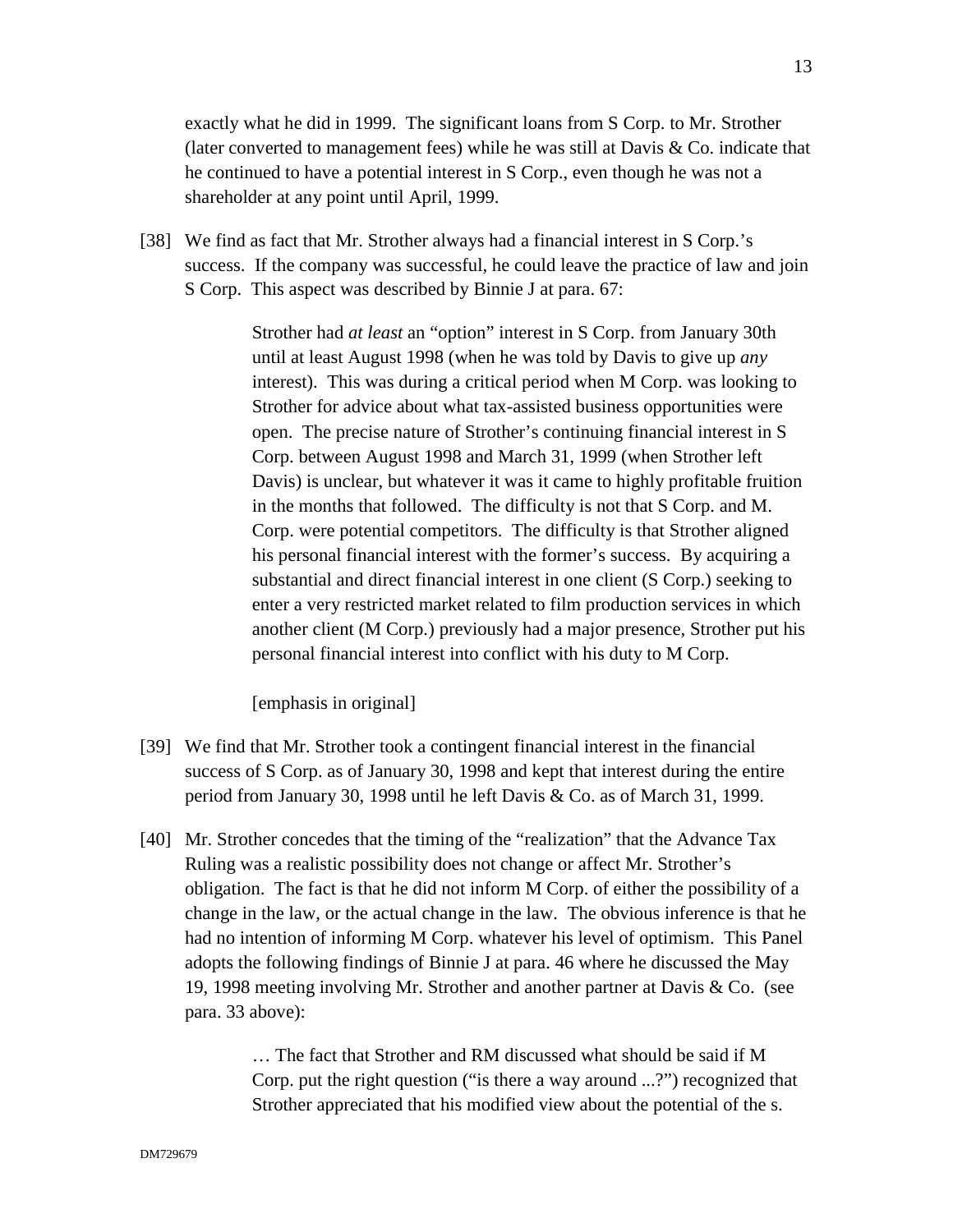18.1(15)(*b*) exception would likely be of continuing interest and importance to M Corp. because M Corp. was still looking to him for advice in rebuilding its shattered tax-related business. At that point, of course, Strother had every interest in keeping M Corp. in the dark. In June of 1998, under the January 1998 agreement, he was entitled to 55 percent of the first \$2 million in profits and 50 percent of S Corp.'s profits on the revival of tax-assisted film production services deals, which constituted a small and select marketplace. The fewer competitors faced by S Corp. the more money Strother would make and the faster he would pocket it.

And at para. 69 - 70:

In these circumstances, taking a direct and significant interest in the potential profits of M Corp.'s "commercial competito[r]" (as described by Lowry J, at para. 113) created a substantial risk that his representation of M Corp. would be materially and adversely affected by consideration of his own interests (*Neil*, at para. 31). As Newbury JA stated, "Strother ... *was* 'the competition'" (BCCA #1, at para. 29 (emphasis in original)). It gave Strother a reason to keep the principals of M Corp. "in the dark" (*ibid*.), in breach of his duty to provide candid advice on his changing views of the potential for film production services tax shelters. I agree with Newbury JA that M Corp. was "*entitled* to candid and complete advice from a lawyer who was not in a position of conflict" (*ibid*., at para. 17 (emphasis in original)).

Strother could not with equal loyalty serve M Corp. and pursue his own financial interest which stood in obvious conflict with M Corp. making a quick re-entry into the tax-assisted film financing business. As stated in *Neil*, at para. 24, "[l]oyalty includes putting the client's business ahead of the lawyer's business". It is therefore my view that Strother's failure to revisit his 1997 advice in 1998 at a time when he had a personal, undisclosed financial interest in S Corp. breached his duty of loyalty to M Corp. The duty was further breached when he did not advise M Corp. of the successful tax ruling when it became public on October 6, 1998. Why would a rainmaker like Strother not make rain with as many clients (or potential clients) as possible when the opportunity presented itself (whether or not existing retainers required him to do so)? *The unfortunate*  inference is that Strother did not tell M Corp. because he did not think it *was in his personal financial interest to do so.*

[Emphasis added]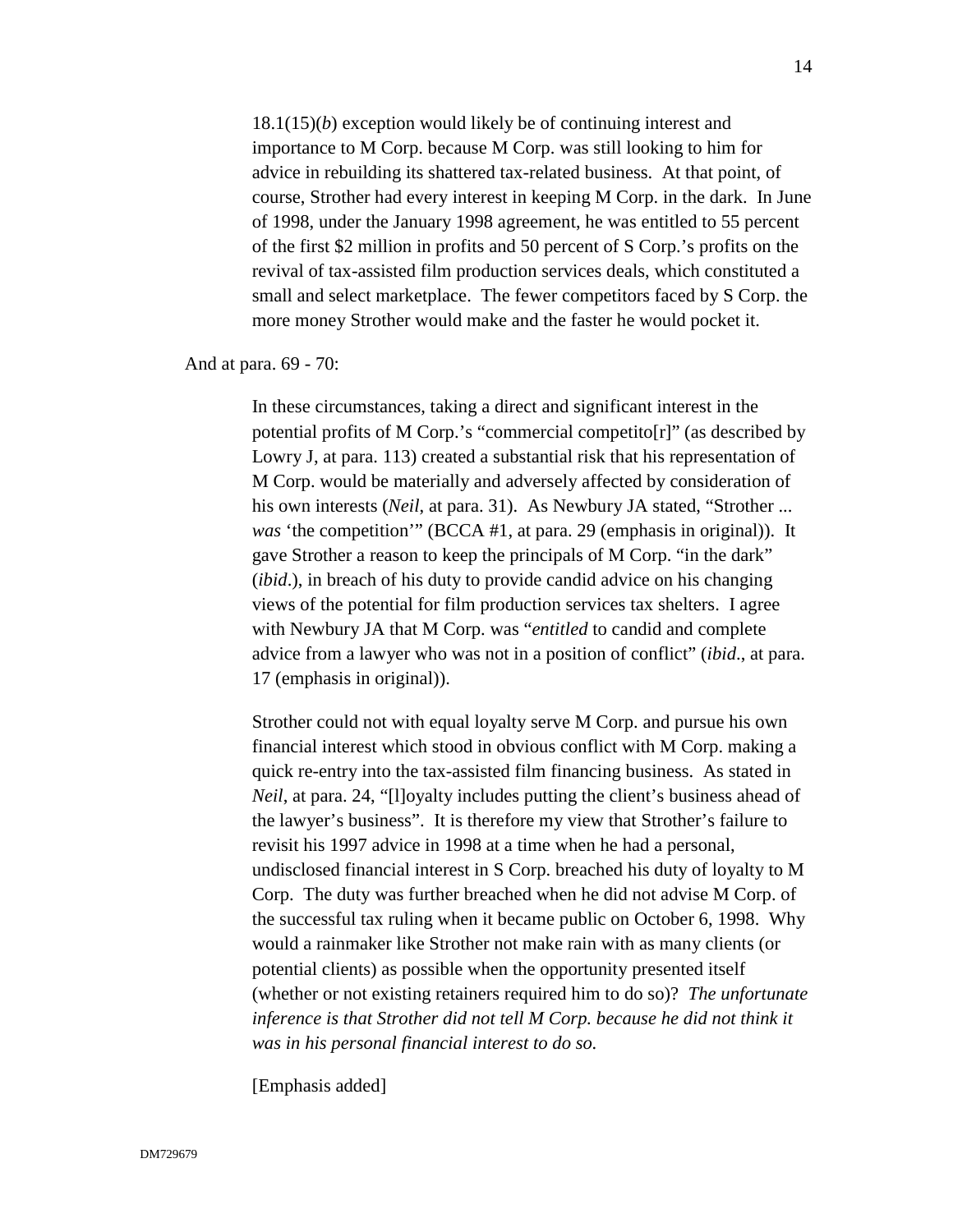- (a) In March 1998 when the request for the Advance Tax Ruling was submitted, the chance of success was the "longest of long shots".
- (b) When Revenue Canada wrote to Mr. Strother on May 28, 1998 with a list of specific queries, the prospects improved sufficiently such that Mr. Strother put into place a retainer agreement and had other lawyers at Davis & Co. do substantial amounts of work.
- (c) The retainer agreement drafted by Mr. Strother on June 23, 1998 provided for contingent fees to be paid based on increments of subscriptions in \$10,000,000 increments.
- (d) By July 21, 1998 approximately \$46,000 worth of fees had been incurred to draft a response to Revenue Canada and the supporting agreements.
- (e) By the time of Mr. Strother's August 4, 1998 memo to the managing partner, while the prospects were still speculative and uncertain, the preliminary indications were "hopeful".
- (f) On October 6, 1998, the Advance Tax Ruling was issued. While the issuance of the Ruling did not make it public, its existence became public knowledge within the film tax credit community. This Ruling changed "hopeful" to a "sure thing".
- [42] Our conclusion, like that of the Supreme Court of Canada, is that Mr. Strother withheld from M Corp. the information regarding his personal investment in S Corp., the brightening prospects for the film tax shelter business and ultimately the existence of the Advance Tax Ruling (to the extent it was public knowledge) for the purpose of advancing his own financial interests in preference to M Corp.'s. As quoted above, Binnie J stated at para. 70:

… The unfortunate inference is that Strother did not tell M Corp. because he did not think it was in his personal financial interest to do so.

- [43] Mr. Strother took the position that his actions were equally blameworthy as the actions of his firm, Davis  $\&$  Co. This argument has no merit for the following reasons:
	- (a) The Law Society governs lawyers, not law firms. It currently has no jurisdiction to sanction Davis & Co.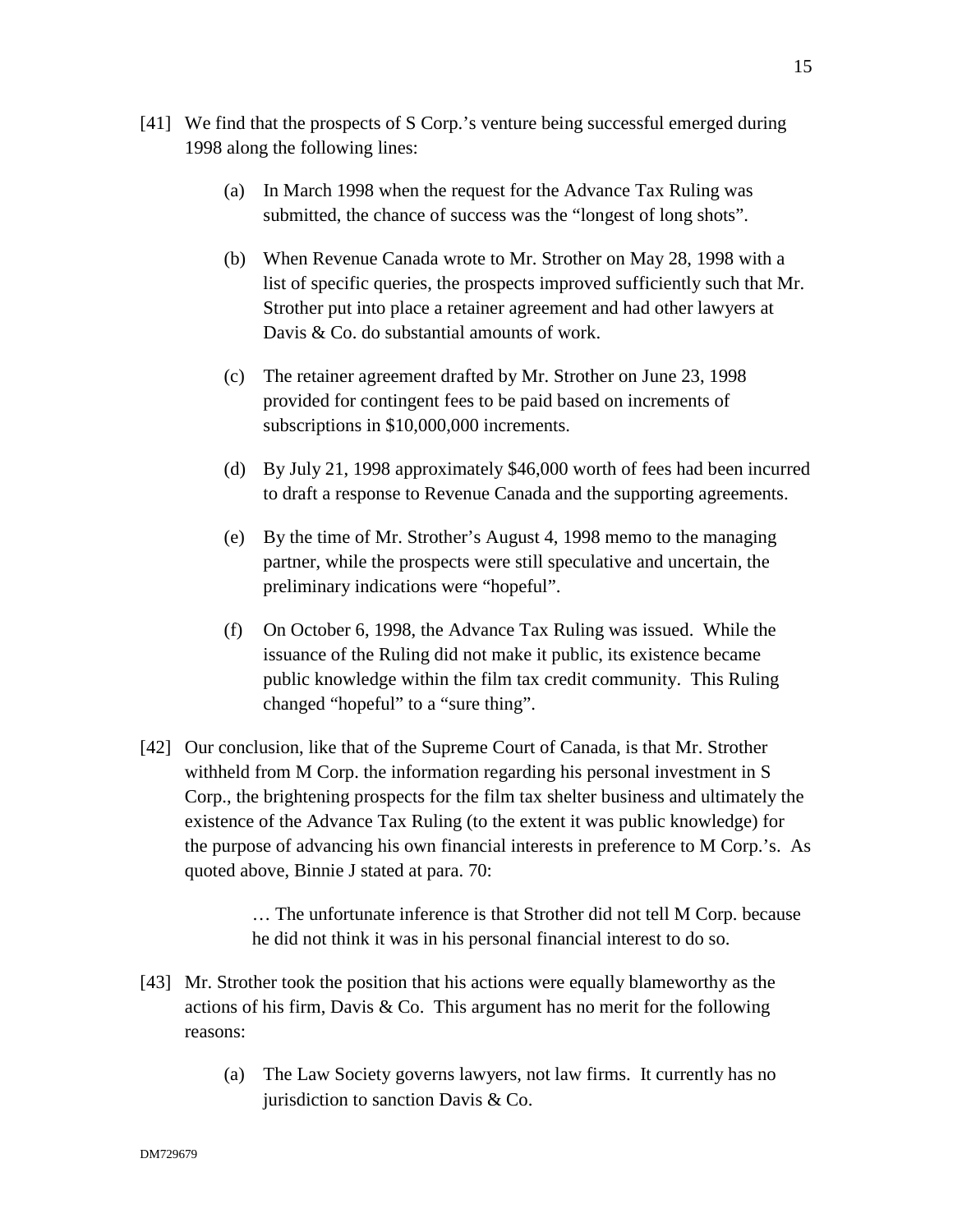- (b) No one at Davis & Co., apart from Mr. Strother, had a financial interest in S Corp. Further, until August 4, 1998, no one at Davis & Co. knew that Mr. Strother had a financial interest in S Corp. The managing partner immediately required Mr. Strother to confirm that he had no financial interest. Mr. Strother provided that assurance. Thus, there was only the briefest of periods (between August 4 and August 11) when Davis & Co. was aware that Mr. Strother had a financial interest in S Corp. Mr. Strother then assured the firm that he would take no interest in S Corp. Thereafter he departed Davis & Co. and joined S Corp. on the exact terms that had been described in the original January 30, 1998 agreement.
- (c) Finally, on the evidence, the Respondent was the only person at Davis  $\&$ Co. who had the tax knowledge regarding the prospects of revival of the film tax shelter business. That was his area of expertise.

# **THE RESPONDENT'S POSITION**

- [44] As noted above, there is little, if any, dispute on the relevant facts at this hearing. Mr. Strother admits that he did not advise M Corp. of:
	- (a) his financial interest in S Corp.;
	- (b) the changing prospects of obtaining a ruling that could revive the film tax shelter business; or
	- (c) the existence of the Advance Tax Ruling.
- [45] In answer to all of the Law Society's allegations, Mr. Strother relies on his duty of confidentiality to S Corp. He says that he was not at liberty to disclose the existence of S Corp., let alone his financial interest in S Corp. or the subsequent events indicating the changing prospects for the film tax shelter business.
- [46] In further answer to the Law Society's allegations, Mr. Strother made the following submissions:
	- (a) With respect to the allegation that Mr. Strother should have disclosed his financial interest in S Corp.:
		- (i) Mr. Strother says that he did not have a financial interest in S Corp. except that: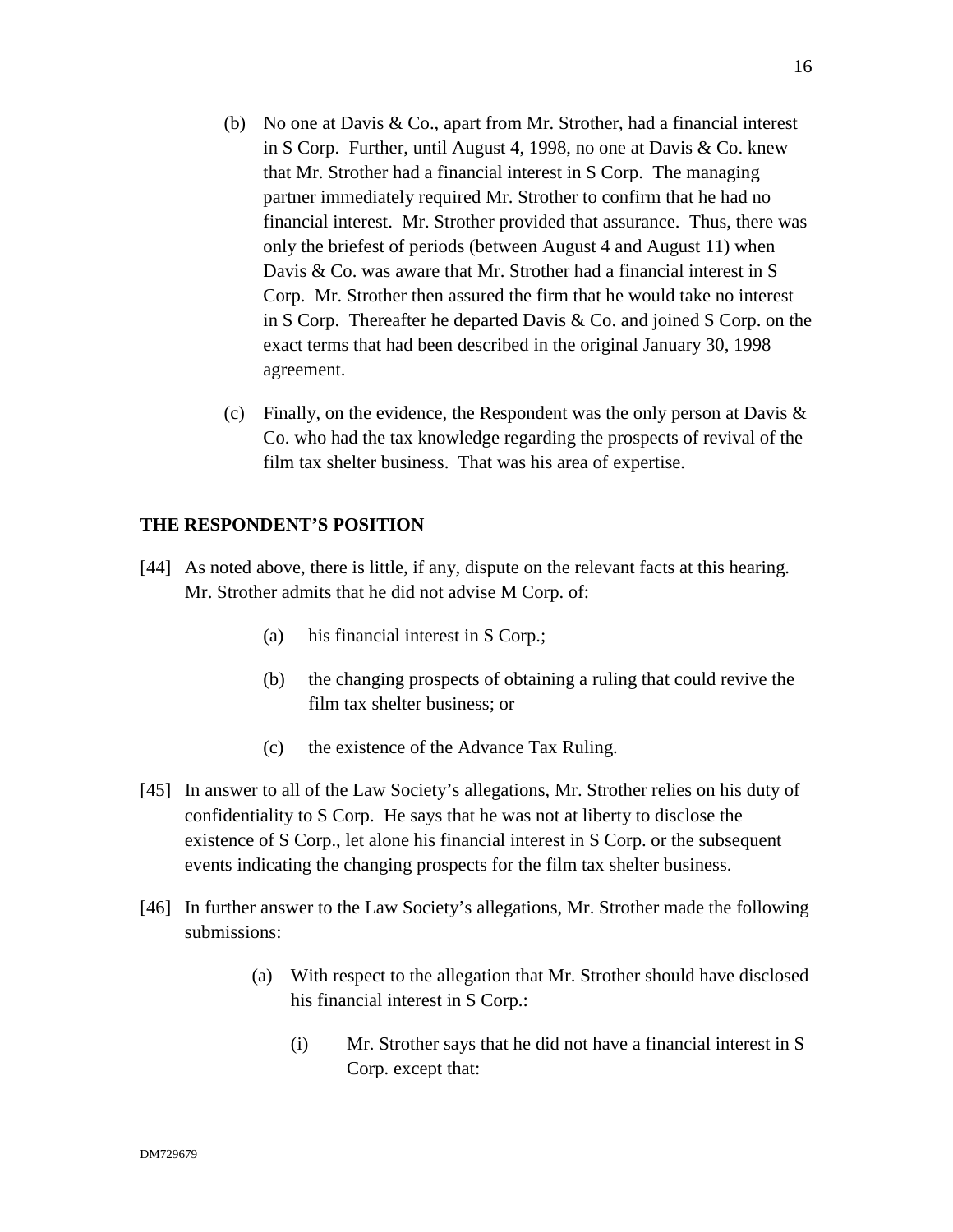- 1. He may have had a contingent financial interest in S Corp., but only until August, 1998 when he was advised not to have any interest in S Corp.
- 2. He did not have any financial interest in S Corp. between August 11, 1998 and the end of February, 1999.
- 3. By the end of February, 1999, M Corp. was no longer a client of Davis & Co. and no duty was owed when Mr. Strother left Davis & Co. and joined S Corp.
- (ii) Even if a contingent interest qualifies for the purpose of this allegation in the citation:
	- 1. Mr. Strother had no separate obligation to disclose this interest to M Corp.
	- 2. S Corp. only became a potential competitor of M Corp. once the Advance Tax Ruling was issued on October 6, 1998.
	- 3. Mr. Strother says that the timing of when precisely it could be said that S Corp. became a potential competitor of M Corp. is irrelevant. He admits that, whether the chances increased before the October 6, 1998 Ruling or not, Mr. Strother did not advise M Corp. that it should seek advice on tax shelters from another law firm at any point in time, either before or after that ruling.
- (b) With respect to the failure to advise M Corp. that his previous negative opinion should be reconsidered:
	- (i) Mr. Strother agrees with this allegation, based upon the finding of the Supreme Court of Canada, but says:
		- 1. The Supreme Court of Canada made new law when it made that Ruling; and
		- 2. The failure to advise M Corp. was not a "marked departure" from the conduct expected of members of the Law Society.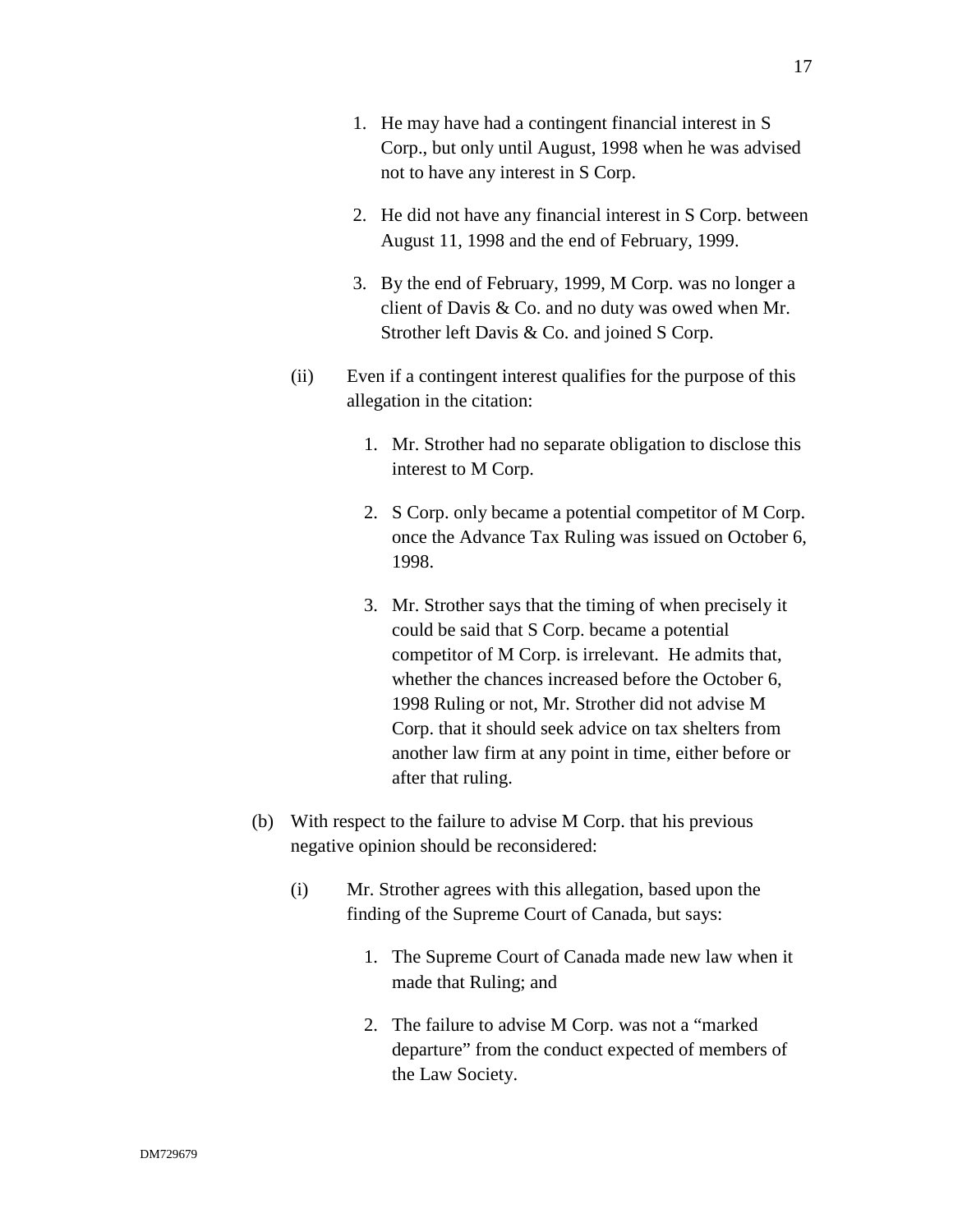- (c) With respect to the allegation that Mr. Strother failed to advise M Corp. of the favourable Advance Tax Ruling, Mr. Strother says:
	- (i) The Supreme Court of Canada incorrectly assumed that the Ruling was public in October, 1998;
	- (ii) The Law Society is incorrect when it argues that there was publicly accessible information regarding the Ruling;
	- (iii) It would have been a breach of Mr. Strother's ethical obligation of confidentiality to S Corp. to disclose the information to M Corp.

# **BURDEN OF PROOF AND STANDARD OF PROOF**

[47] This Panel is mindful of the burden of proof, which is always with the Law Society. The standard of proof is the civil standard of proof on a balance of probabilities. See *FH v. MacDougall*, 2008 SCC 53; *Law Society of BC v. Harding*, 2014 LSBC 29.

# **OBLIGATIONS OF LAWYERS TO THEIR CLIENTS**

- [48] We turn first to Mr. Strother's submission that the Supreme Court of Canada changed the law in his own case and in *R. v. Neil*, 2002 SCC 70, and in the process changed the obligations of lawyers. Obviously, it would be unfair for the Law Society to impose duties upon Mr. Strother in 2015 that were not in existence in 1998 and 1999 when the facts of this case unfolded. We have set out below our examination of that argument. In short, our analysis discussed below has led us to a different conclusion. In reaching this conclusion, we also discuss the responsibilities of lawyers relevant to the citation.
- [49] The *Legal Profession Act* provides that the Law Society must uphold and promote the public interest in the administration of justice. It goes on to provide, in part, that it does that by ensuring the integrity and honour of lawyers.
- [50] The importance of this concept was also discussed by the Supreme Court of Canada in *McDonald Estate v. Martin,* [1990] 3 SCR 1235, 77 DLR (4th) 249. In that decision Sopinka J., writing for four judges, speaks on page 1243 under the heading "Legal Ethics – Policy Considerations" about three potentially competing public policy concerns: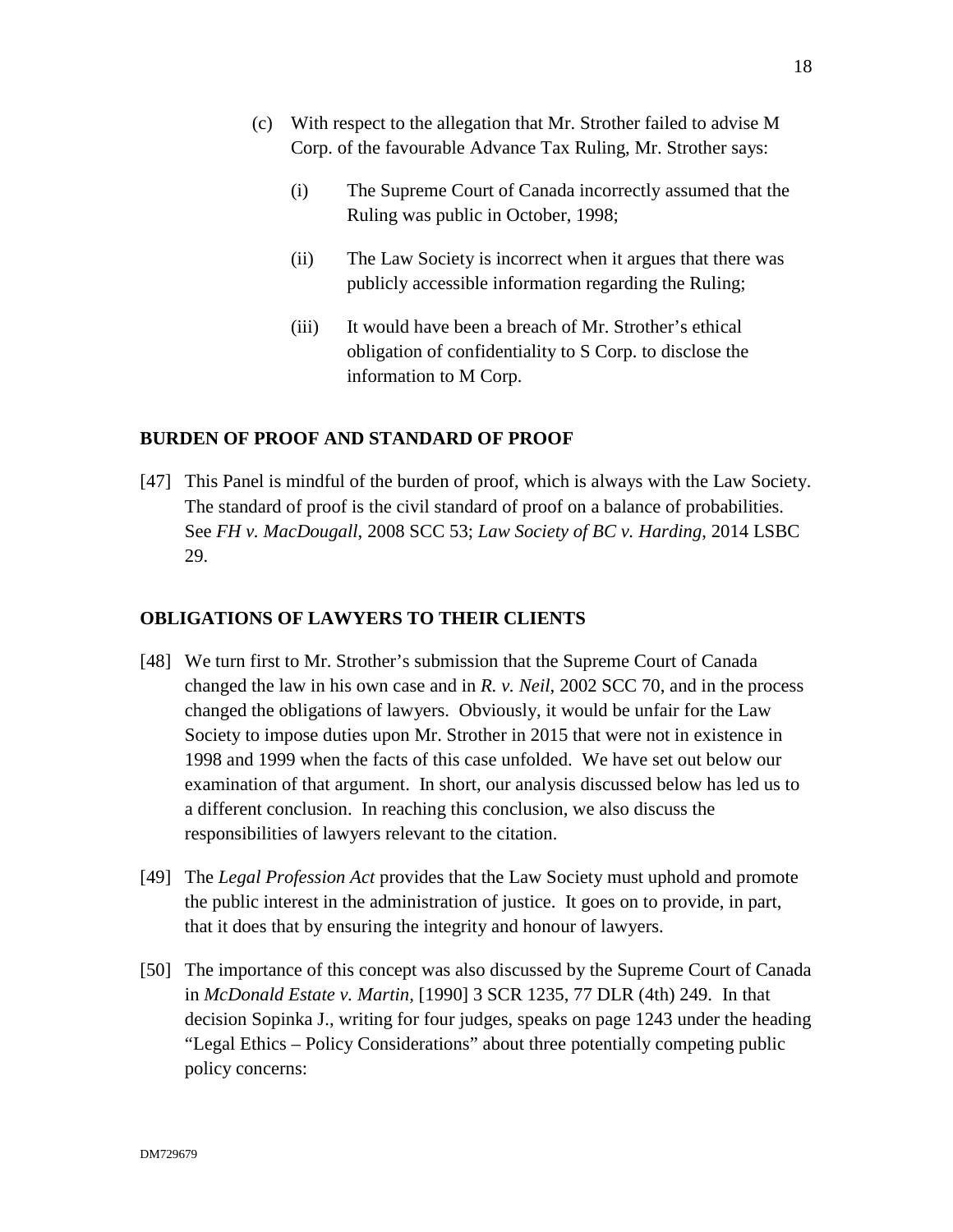- A. Respect for the integrity of the administration of justice;
- B. The right of a client to select the counsel of his or her choice, and;
- C. The desirability of permitting movement within the legal profession.
- [51] In identifying the need to respect the integrity of the administration of justice, he used these words:

There is first of all the concern to maintain the high standards of the legal profession and the integrity of our system of justice.

- [52] He described the right of a litigant to select the counsel of his or her choice as a countervailing value. Cory J, writing for the minority in discussing the above values concluded on page 1265 that the most important value was the preservation of the integrity of the judicial system and subsequently emphasized the importance of the role of lawyers in maintaining the public confidence in the administration of justice. Clearly, a review of this decision and subsequent decisions establishes that maintaining the high standards of the legal profession and the integrity of the system of justice is the paramount value.
- [53] A version of the Canons of Legal Ethics was first approved by the Law Society of British Columbia in 1921. At the relevant time, as they do today, under the heading "To the Client" they provided as follows:
	- (2) A lawyer should disclose to the client all the circumstances of the lawyer's relations to the parties and interest in or connection with the controversy, if any, which might influence whether the client selects or continues to retain the lawyer. A lawyer shall not act where there is a conflict of interests between the lawyer and a client or between clients.
- [54] Chapter 3, Rule 3 of the *Professional Conduct Handbook* under the heading "Quality of Service" also in effect at the relevant time provided in part as follow:
	- 3. A lawyer shall serve each client in a conscientious, diligent and efficient manner so as to provide a quality of service at least equal to that which would be expected of a competent lawyer in a similar situation. Without limiting the generality of the foregoing, the quality of service provided by a lawyer may be measured by the extent to which the lawyer:
		- (a) keeps the client reasonably informed,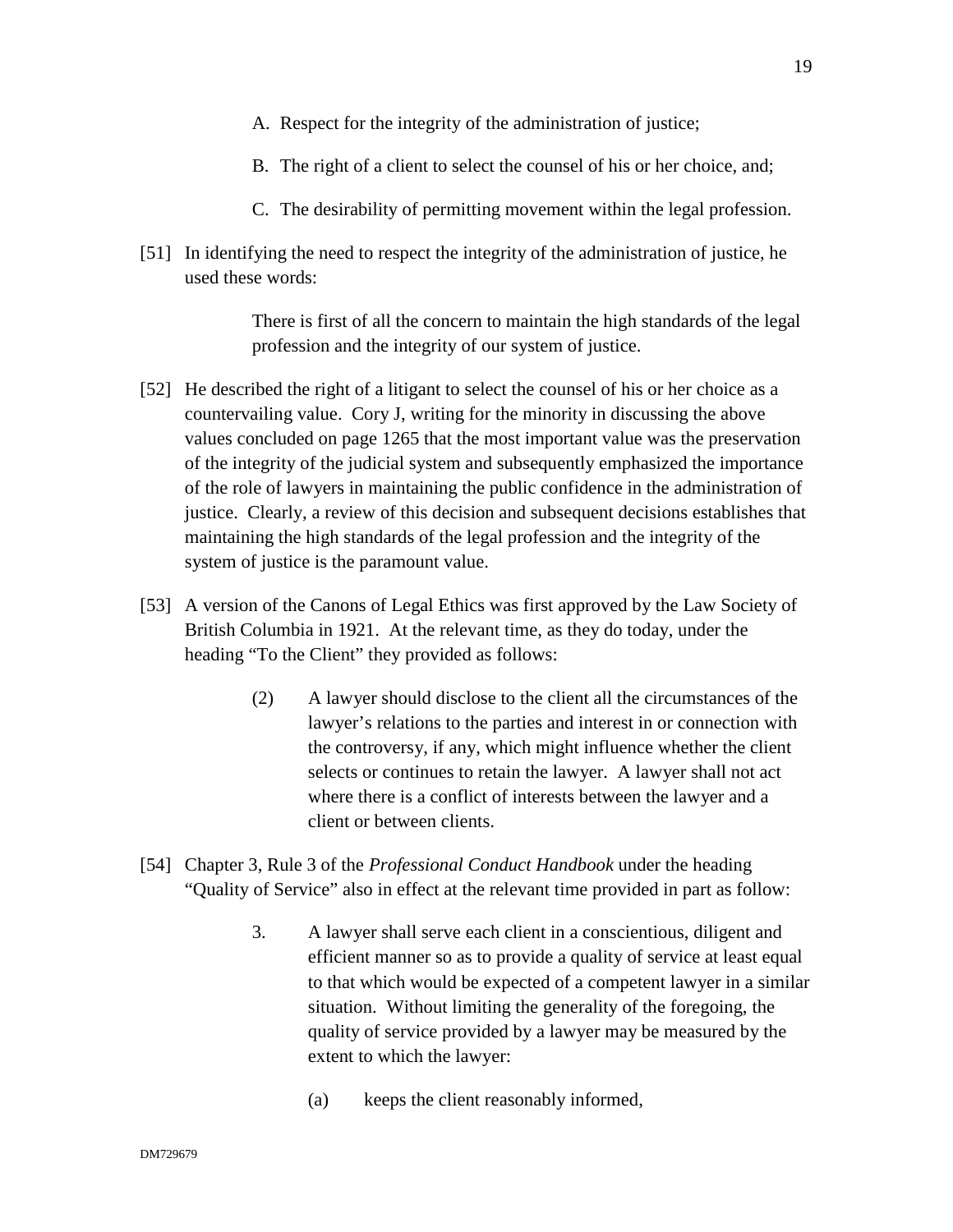…

- (k) discloses all relevant information to the client, and candidly advises the client about the position of a matter, whether such disclosure or advice might reveal neglect or error by the lawyer, …
- [55] Over the years authors and the courts have described the relationship between a lawyer and a client as a fiduciary relationship giving rise to a fiduciary duty. *Black's Law Dictionary*, 8th ed. defines fiduciary duty as:

A duty of utmost good faith, trust, confidence, and candor owed by a fiduciary … to the beneficiary … ; a duty to act with the highest degree of honesty and loyalty toward another person and in the best interests of the person … .

- [56] The oft-cited decision in *Nocton v. Lord Ashburton*, [1914] AC 932 (HL), was an important case in the development of the rules governing the relationship between a lawyer and his or her client. Lord Haldane concluded at page 965 that Lord Ashburton's solicitor Nocton, as a fiduciary, had a special duty to make "a full and not misleading disclosure of the facts known to him when advising a client." Nocton had advised his client, Lord Ashburton, to release certain mortgage security without advising that he had an interest in the property in question. The result was to the benefit of Nocton, Lord Ashburton's solicitor. The failure to disclose his interest, while not fraud, was a breach of his fiduciary obligations to make full disclosure of relevant matters.
- [57] In *Moody v. Cox and Hatt*, [1917] 2 Ch 71, the English Court of Appeal dealt with conflicting duties. On page 81 Lord Cozens-Hardy MR wrote as follows:

A man may have a duty on one side and an interest on another. A solicitor who puts himself in that position takes upon himself a grievous responsibility. A solicitor may have a duty on one side and a duty on the other, namely, a duty to his client as solicitor on the one side and a duty to his beneficiaries on the other; but if he chooses to put himself in that position it does not lie in his mouth to say to the client "I have not discharged that which the law says is my duty towards you, my client, because I owe a duty to the beneficiaries on the other side." The answer is that if a solicitor involves himself in that dilemma it is his own fault. He ought before putting himself in that position to inform the client of his conflicting duties, and either obtain from that client an agreement that he should not perform his full duties of disclosure or say - which would be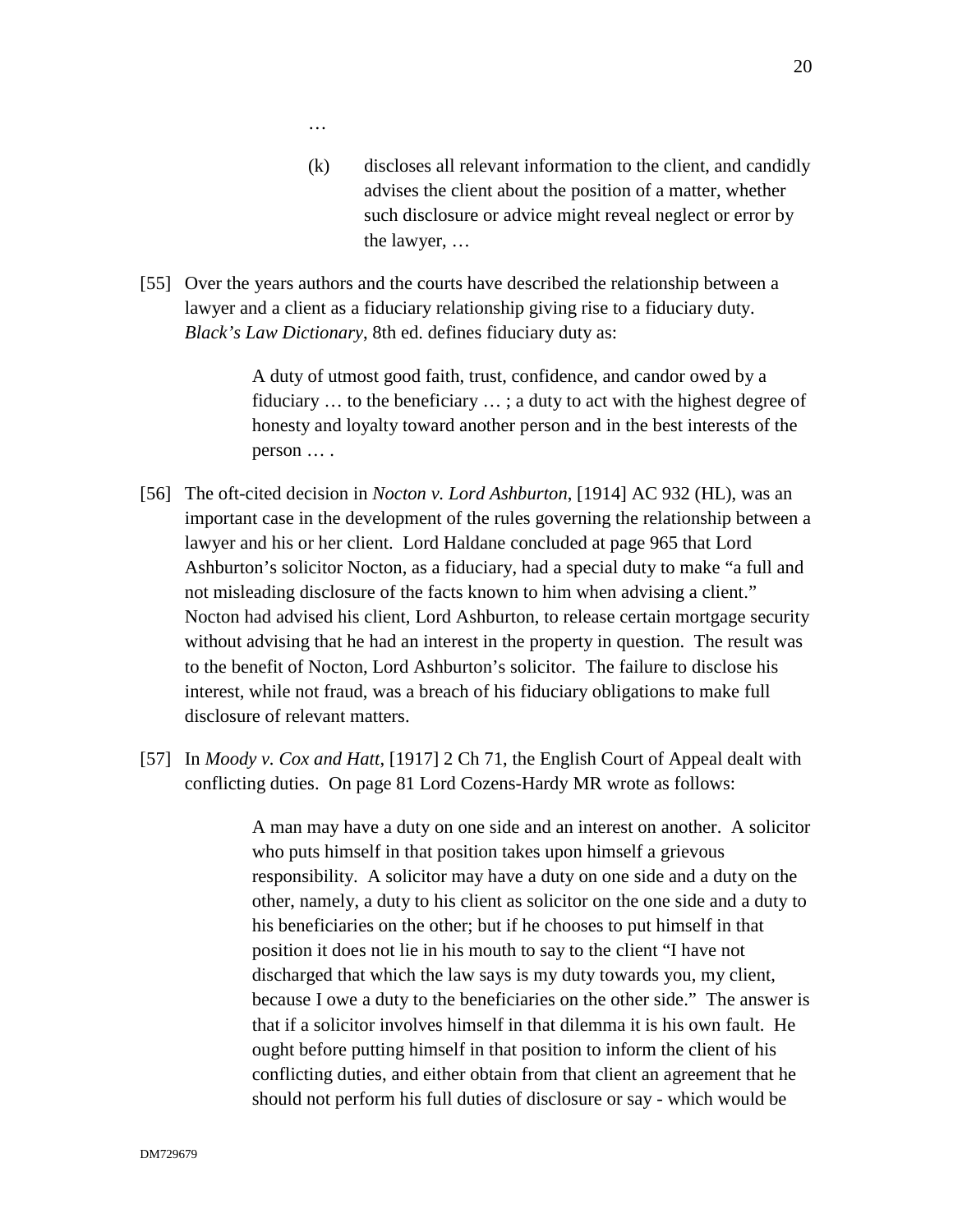much better – "I cannot accept this business." I think it would be the worst thing to say that a solicitor can escape from the obligations, imposed upon him as solicitor, of disclosure if he can prove that it is not a case of duty on one side and of interest on the other, but a case of duty on both sides and therefore impossible to perform.

[58] Scrutton LJ on page 91 had this to say:

A man who says that admits in the plainest terms that he is not fulfilling the duty which lies upon him as a solicitor acting for a client. But it is said that he could not disclose that information consistently with his duty to his other clients, the *cestuis que* trust. It may be that a solicitor who tries to act for both parties puts himself in such a position that he must be liable to one or the other, whatever he does. The case has been put of a solicitor acting for vendor and a purchaser who knows of a flaw in the title by reason of his acting for the vendor, and who, if he discloses that flaw in the title which he knows as acting for the vendor, may be liable to an action by his vendor, and who, if he does not disclose the flaw in the title, may be liable to an action by the purchaser for not doing his duty as solicitor for him. It will be his fault for mixing himself up with a transaction in which he has two entirely inconsistent interests, and solicitors who try to act for both vendors and purchasers must appreciate that they run a very serious risk of liability to one or the other owing to the duties and obligations which such curious relation puts upon them.

- [59] Both cases have been cited with approval by the Canadian courts.
- [60] The BC Supreme Court in *McGrath v Goldman*, [1976] 1 WWR 743, dealt with a situation where the pecuniary interests of the lawyers and their client conflicted. The lawyers preferred their own interests and those of one of the clients to the detriment of the other client. Bouck J, under the heading "Breach of a Fiduciary Duty" had this to say at page 750:

The relationship of a solicitor to his client is a fiduciary one. Consequently the solicitor has an obligation to act with strict fairness and openness towards his client. The failure to fulfil this obligation makes him liable to compensate the client for any resulting loss the client may suffer: *Halsbury* (3d ed.), Vol. 36, p. 95.

Moreover, apart from the Defendants [sic] ethical responsibilities as members of the Law Society, equity has always held that no one should allow their duty to conflict with their interests. …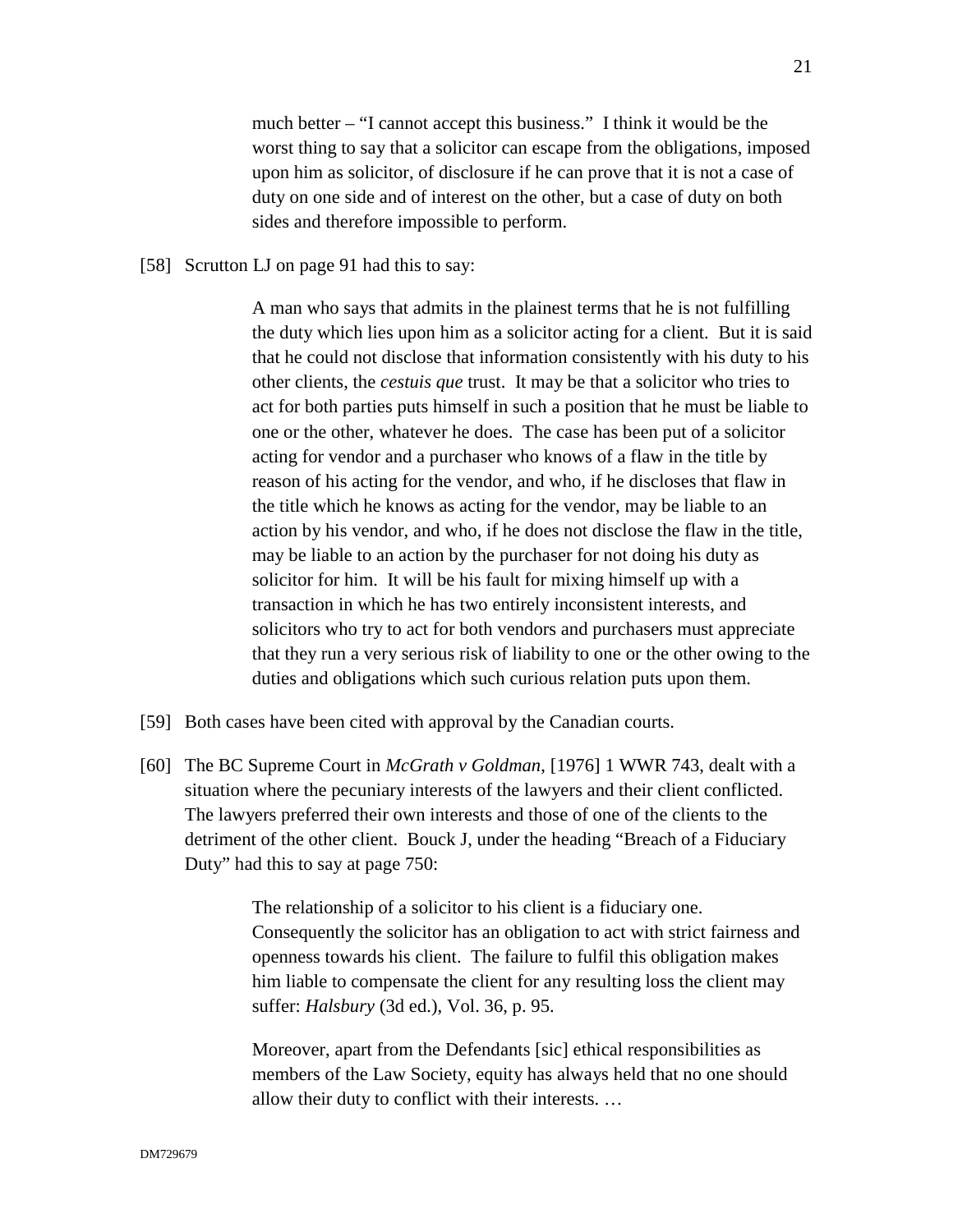[61] This decision was cited with approval in *Jacks v Davis*, [1980] 6 WWR 11 (BCSC). The plaintiff's solicitor represented both sides of a transaction and withheld the fact that the other side had entered into an interim agreement to purchase the same building for a lesser amount six weeks earlier. Anderson J., in finding the defendant solicitor liable, said this at paragraph 15:

> … It is obvious that the law cannot countenance any breach of trust by a lawyer. All practising lawyers must be taken to know that they must act with the utmost good faith toward their clients. There are no exceptions to this equitable rule. A lawyer fails in his duty if he fails to make disclosure of all relevant facts to his client. Once he has been retained by a client he cannot escape from his duty to make full disclosure for any reason whatsoever. The public interest requires that the courts enforce this rule without exception.

- [62] Similar language was used by Hinkson, JA in the appeal on damages when describing the responsibilities of a solicitor (see *Jacks v Davis*, [1983] 1 WWR 327, commencing at page 331). The defendant Davis was subsequently cited for professional misconduct by the Law Society of British Columbia. At the time of the hearing, Davis was not a member of the Law Society. However, the panel found that, if he had been a member, he would have been suspended, have conditions imposed on his practice and been ordered to pay costs. (*Law Society of BC v. Davis*, July, 1984 decision)
- [63] The appeal decision in *Jacks* was cited with approval by the Ontario Court of Appeal in *Commerce Capital Trust Co. v. Berk*, 68 OR (2d) 257. The decision dealt with a solicitor acting for both parties in a mortgage transaction. In part the court said, at paragraph 10, that "Scrupulous behaviour is of particular importance where one of the clients is a person with whom the lawyer had a long-standing relationship – personal or professional."
- [64] Another important discussion of the fiduciary responsibility of a lawyer is to be found in *Davey v Woolley*, (1982), 35 OR (2d) 599 (CA). In this instance the solicitor was found to be in breach of his fiduciary responsibilities in acting for the plaintiff when one of his partners had an interest in the ultimate purchase of a company owned by the plaintiff. Wilson JA (as she then was) had this to say:

Although the law is fairly well settled as to the duty owed by a solicitor to his client, it is not always easy to apply it in a particular context. A solicitor is in a fiduciary relationship to his client and must avoid situations where he has or potentially may develop a conflict of interests: see *Boardman et al. v. Phipps*, [1967] 2 AC 46, [1966] 3 All ER 721 at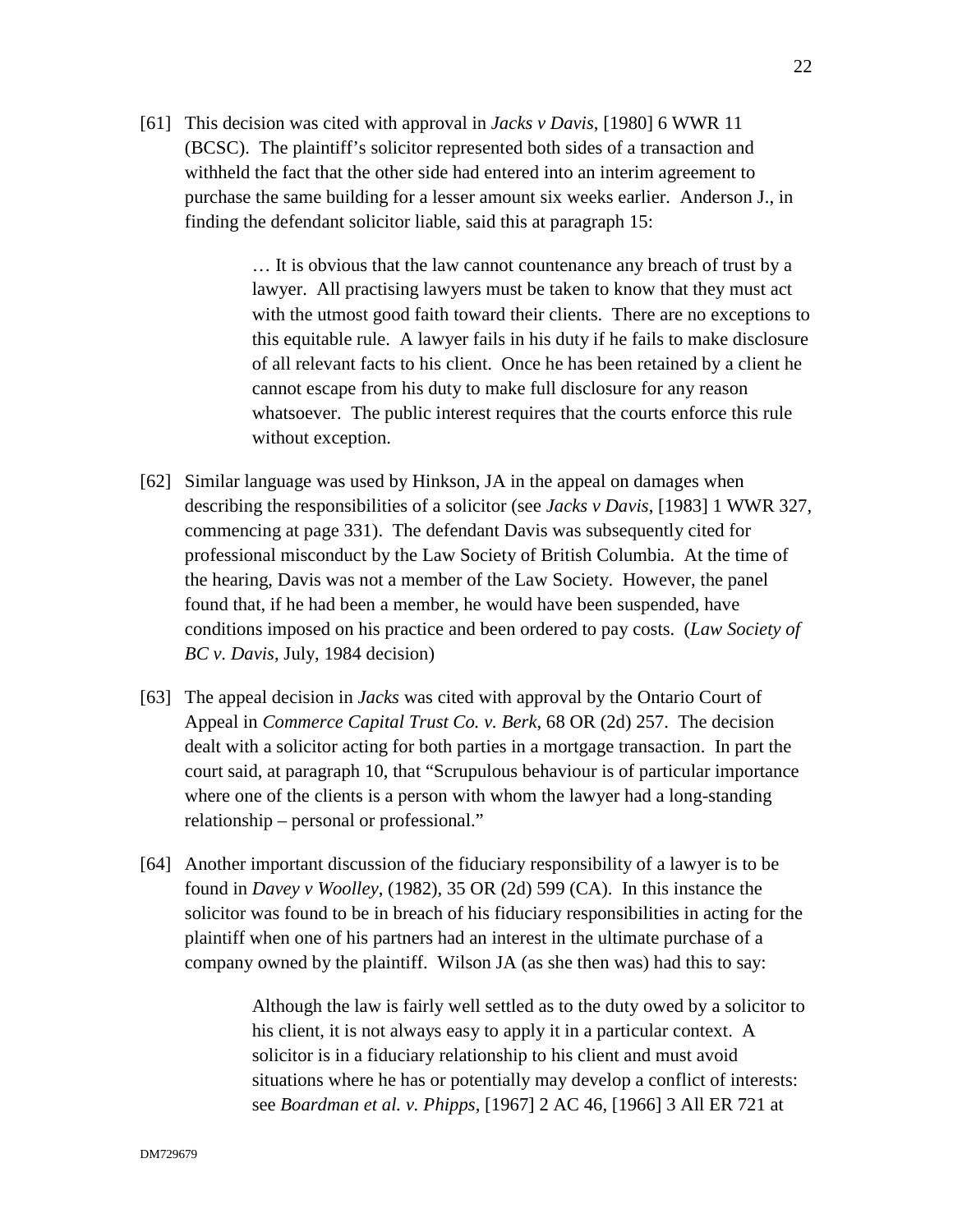756. This is not confined to situations where his client's interests and his own are in conflict although it of course covers that situation. It also precludes him from acting for two clients adverse in interest unless, having been fully informed of the conflict and understanding its implications, they have agreed in advance to his doing so. The underlying premise in both these situations is that, human nature being what it is, the solicitor cannot give his exclusive, undivided attention to the interests of his client if he is torn between his client's interests and his own or his client's interests and those of another client to whom he owes the selfsame duty of loyalty, dedication and good faith.

[65] The Ontario Court of Appeal again discussed fiduciary obligations in *Szarfer v Chodos* (1986), 54 OR (2d) 663, 27 DLR (4th) 388. In this instance the court was dealing with the misuse of confidential information learned while acting for the plaintiff. The court described fiduciary duties in part as follows:

> … The highest and clearest duty of a fiduciary is to act to advance the beneficiary's interest and avoid acting to his detriment. A fiduciary cannot permit his own interest to come into conflict with the interest of the beneficiary of the relationship. The equitable principle is stated in Waters, *Law of Trusts in Canada*, 2nd ed. (1984), at p. 710:

> > It is a fundamental principle of every developed legal system that one who undertakes a task on behalf of another must act exclusively for the benefit of the other, putting his own interests completely aside. In the common law system this duty may be enforceable by way of an action by the principal upon the contract of agency, but the modes in which the rule can be breached are myriad, many of them in situations other than contract and therefore beyond the control of the law of contract. It was in part to meet such situations that Equity fashioned the rule that no man may allow his duty to conflict with his interest. Stated in this way, Equity has been able since the sixteenth century to provide a remedy for a whole range of cases where the person with a task to perform has used the opportunity to benefit himself.

[66] The Supreme Court of Canada dealt with a breach of a fiduciary duty by a solicitor in *Canson Enterprises Ltd v. Boughton & Co.*, [1991] 3 SCR 534. There was a failure to advise of a secret profit earned by one client of the firm when acting for another client of the firm. McLachlin J (as she then was), concurring that the appeal should be dismissed, had this to say at page 543: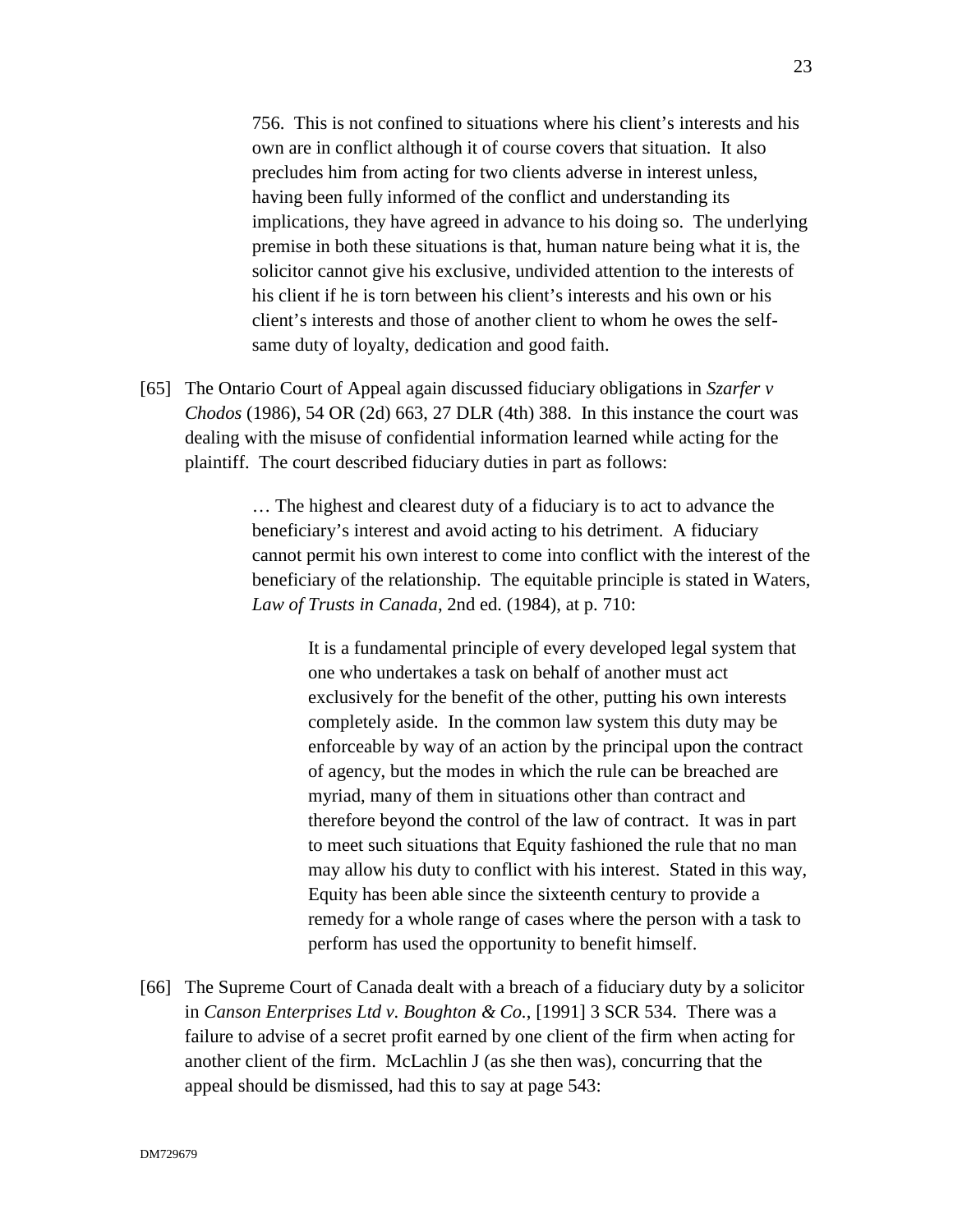… The essence of a fiduciary relationship … is that one party pledges herself to act in the best interest of the other. The fiduciary relationship has trust, not self-interest, at its core, and when breach occurs, the balance favours the person wronged. The freedom of the fiduciary is diminished by the nature of the obligation he or she has undertaken – an obligation which "betokens loyalty, good faith and avoidance of a conflict of duty and self-interest": *Canadian Aero Service Ltd, v. O'Malley*, [1974] SCR 592, at p. 606. In short, equity is concerned, not only to compensate the plaintiff, but to enforce the trust which is at its heart.

[67] La Forest J writing for the majority had this to say on page 572:

This does not mean that a fiduciary duty has not been breached when, as in the present case, the solicitor fails to inform a client of a fact of which he should have informed him, or that he should seek independent advice. It is clear from earlier cases he discussed *(Burrowes v. Lock* (1805), 10 Ves. Jun. 470, 32 ER 927) and *Slim v. Croucher* (1860), 1 De G. F. & J. 518, 45 ER 462) that he considered that other situations might call for the superintending jurisdiction of equity. As well, it should be observed that Lord Dunedin and Lord Shaw of Dunfermline do not appear to rely on this factor. Indeed, the latter does not in his statement of the facts even mention the possible advantage enuring to the solicitor; he speaks more broadly of misrepresentation and misstatements made by a person entrusted with a duty and of the failure to comply with that duty (at p. 968), or again the liability of an advisor in respect of statements upon which the other is guided or upon which he justly relies, and this whether the statement is fraudulent or innocent (at pp. 969-71).

What has just been said is consistent with the subsequent case of *Brickenden v. London Loan & Savings Co.,* [1934] 3 DLR 465 (PC), aff'g [1933] SCR 257*,* involving a similar fact situation. It is apparent from the language of Lord Thankerton, giving the judgment of the Privy Council, that a solicitor may be liable for a fiduciary duty for non-disclosure even when his or her personal interest is not at stake though that is a factor of some importance. Lord Thankerton had this to say, at pp. 468-69:

Their Lordships are clearly of opinion that the appellant's nondisclosure of these two mortgages was a breach of his duty as solicitor to the Loan Company, particularly in view of his personal interest in them, and that it would equally have been a breach of duty if, contrary to their Lordships' opinion, the appellant had only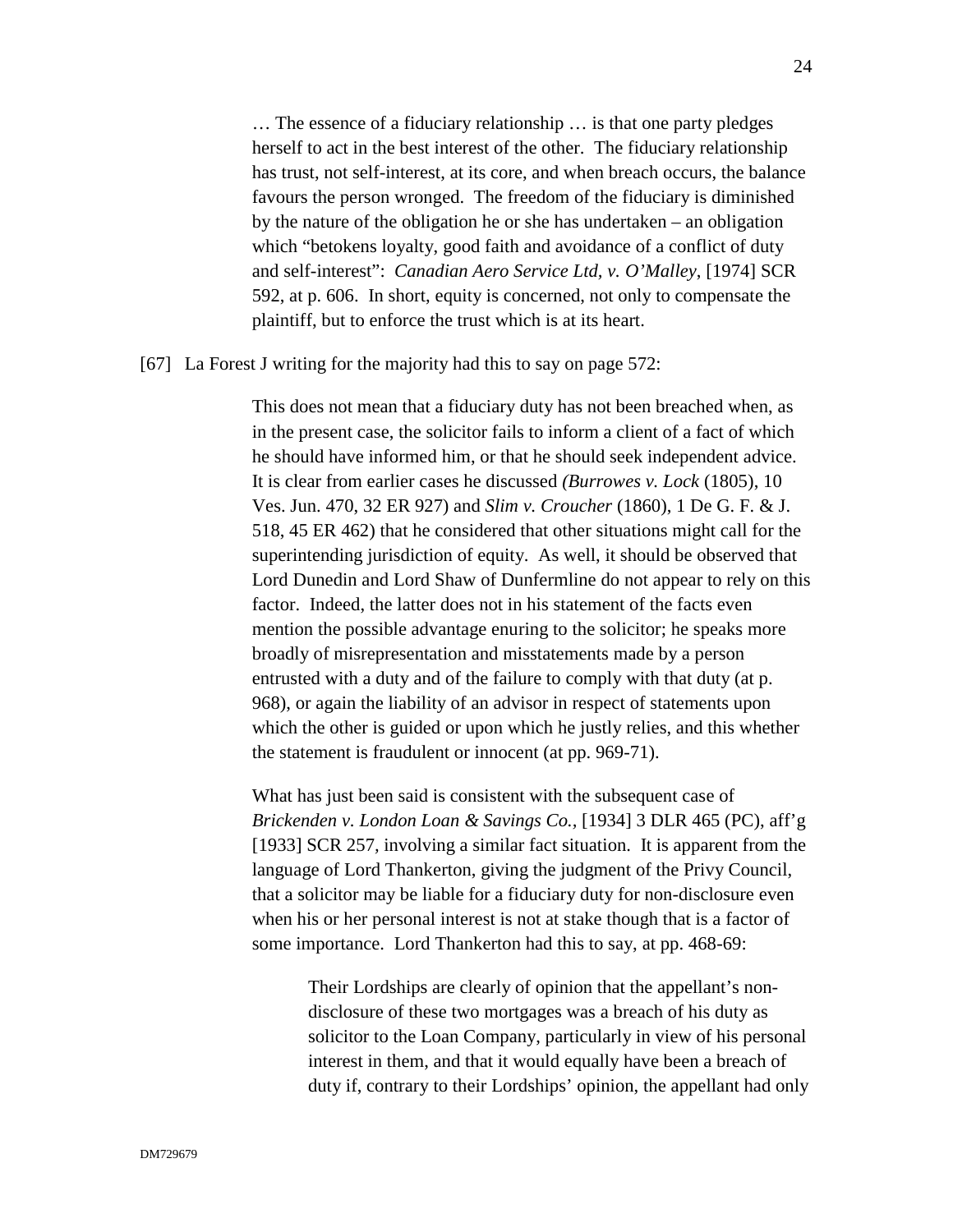been employed for the certificate of title. It follows that the Loan Company were entitled at least to nominal damages against the appellant.

- [68] *Ramrakha v. Zinner*, 1994 ABCA 341, 157 AR 279, dealt with a secret profit received by one party to the knowledge of the solicitor who did not disclose it to one of the clients he was acting for in the transaction. At para. 70 Harradence JA said:
	- [70] A solicitor is in a fiduciary relationship to his client and must avoid situations where he has, or potentially may, develop a conflict of interests: see *Boardman* v. *Phipps*. The logic behind this is cogent in that a solicitor must be able to provide his client with complete and undivided loyalty, dedication, full disclosure, and good faith, all of which may be jeopardized if more than one interest is represented.
- [69] He went on to discuss the obligation to disclose material facts citing with approval *Commerce Capital Trust Co. v. Berk*, *Canson Enterprises Ltd. v. Boughton & Co.* and the BCCA in *Jacks v. Davis*.
- [70] In *Moffat et al. v. Wetstein et al.* (1996), 29 OR (3d) 371, the Ontario Court, General Division was dealing with an application to remove the solicitors of record because counsel for the plaintiffs was a former partner of the defendant and as a result had a financial interest in the outcome of the litigation if the plaintiff was successful. The plaintiffs swore affidavits waiving the conflict. The court held that the plaintiffs right to counsel of their choice had to be tempered by the public interest in maintaining confidence in the administration of justice by having lawyers avoid the appearance of impropriety and by ensuring that justice is not only done but is seen to be done. Having counsel acting in effect against himself could not be cured by the waiver in the absence of independent legal advice. At paragraphs 55 and 56, the court expressed it as follows:

A fiduciary owes a duty of loyalty unequalled elsewhere in the law. In *Canadian Aero Service Ltd. v. O'Malley*, Laskin J. reviewed the trust-like nature of the relationship and stated, at p. 607:

An examination of the case law in this Court and in the Courts of other like jurisdictions on the fiduciary duties ... shows the pervasiveness of a strict ethic in this area of the law. In my opinion, this ethic disqualifies a director or senior officer from usurping for himself or diverting to another person or company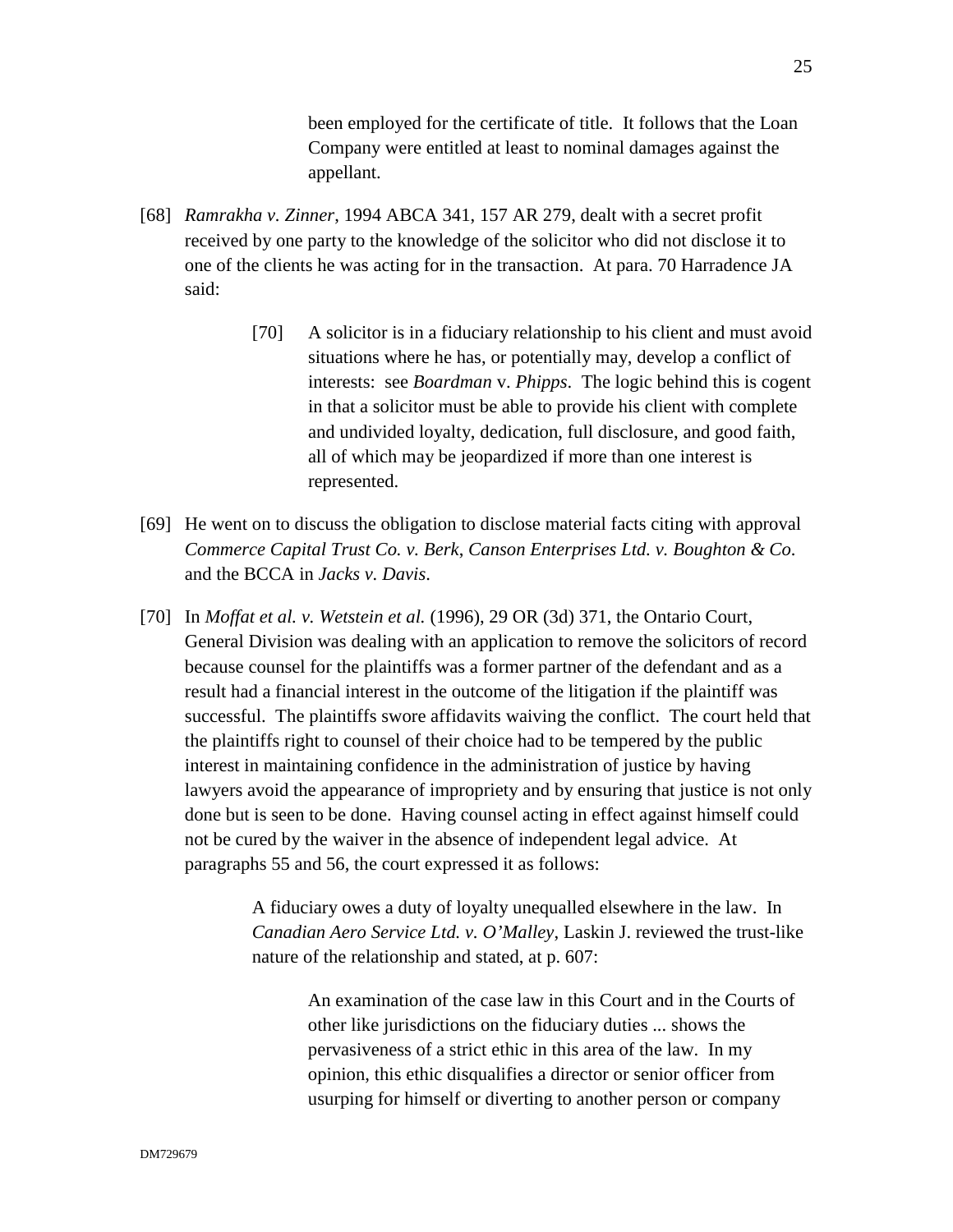with whom or with which he is associated a maturing business opportunity which his company is actively pursuing; he is also precluded from so acting even after his resignation where the resignation may fairly be said to have been prompted or influenced by a wish to acquire for himself the opportunity sought by the company, or where it was his position with the company rather than a fresh initiative that led him to the opportunity which he later acquired.

It is this fiduciary duty which is invoked by the appellant in this case and which is resisted by the respondents on the grounds that the duty as formulated is not nor should be part of our law and that, in any event, the facts of the present case do not fall within its scope.

Although *Canadian Aero* dealt with the duties of departing officers and directors of a corporation, the comments are applicable to all situations where a fiduciary concept is involved. A fiduciary is subject to a strict ethic to provide, among other things, the utmost good faith and loyalty to those to whom he acts in the capacity of fiduciary. Subsumed in the fiduciary's duties of good faith and loyalty is the duty to avoid a conflict of interest. The fiduciary must not only avoid a direct conflict of interest but must also avoid the appearance of a possible or potential conflict. The fiduciary is barred from dividing loyalties between competing interests, including self-interest.

[71] As set out above, the Respondent argues that the *Strother* decision "changed the law". Clearly the bright line rule articulated first in *Neil* at para 29 repeated in *Strother* and reviewed in *Canadian National Railway Co. v. McKercher LLP*, 2013 SCC 39 ("*CN*") resolving the debate between the Federation and the CBA was a new development. However, that is not the point of the Respondent's submission though it was the focus in at least one of the articles relied on by the Respondent in support of that argument. The Respondent's submission is that, prior to the decision in *Strother*, there was no obligation to advise a client whose retainer for certain services had terminated that an opinion previously given was possibly no longer correct. We agree with that assertion. However, we have concluded that the M Corp. retainer had not ended in 1998 but instead continued. We have also concluded that it continued to obligate Strother to advise M Corp. on tax-assisted business opportunities. The Respondent did not, at any point before M Corp. learned of the new approach to tax-assisted film financing, advise M Corp. of the change or even suggest that M Corp. should seek other counsel with respect to that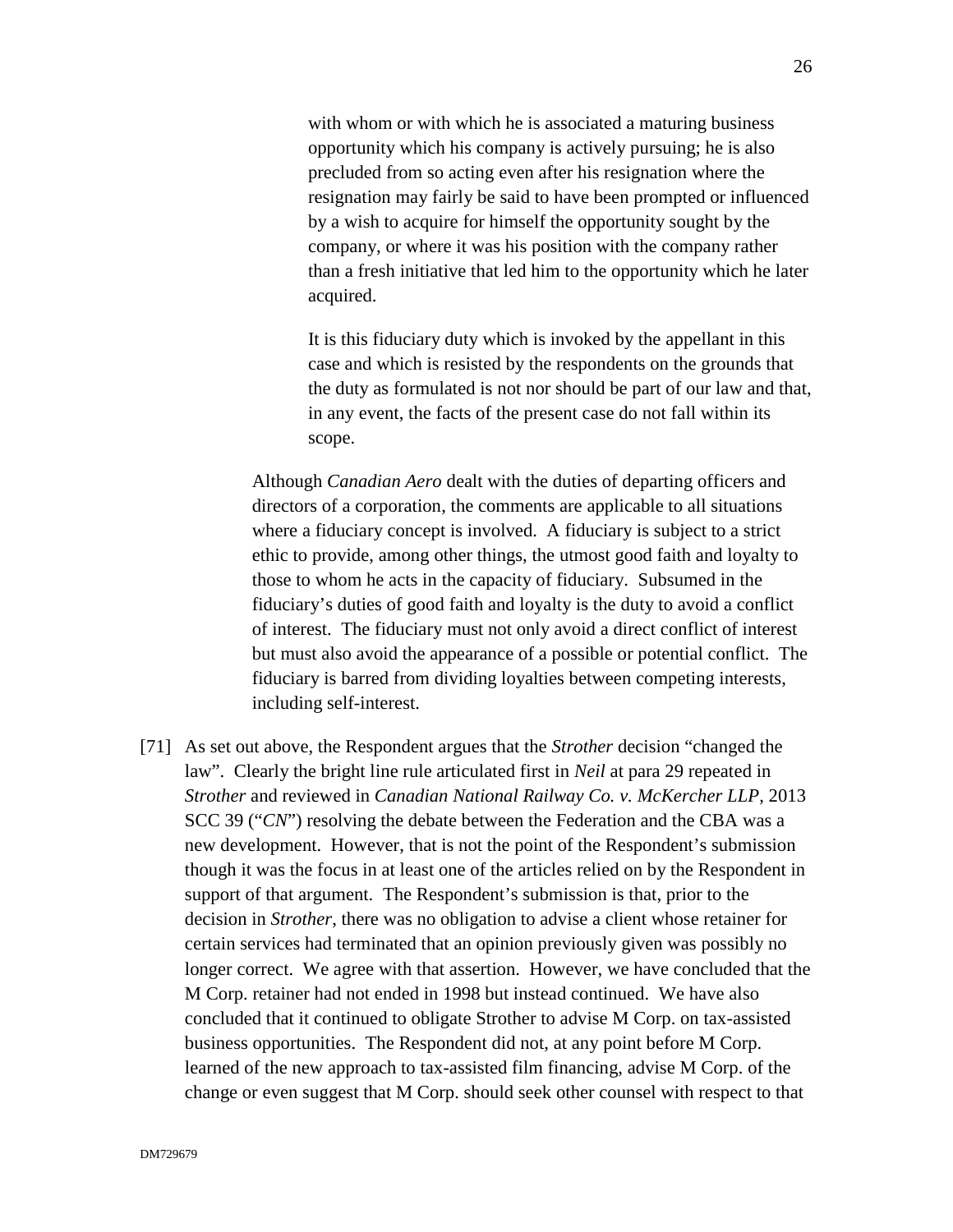approach to financing films. He did not do so as a result of his own personal financial interests.

- [72] The *Legal Profession Act* mandates that the Law Society must uphold and promote the public interest in the administration of justice. That was reinforced in *McDonald Estate*. The Canons of Legal Ethics provides that a lawyer cannot act when there is a conflict. The *Professional Conduct Handbook* discussed the obligation of keeping a client informed of relevant information.
- [73] In addition, the cases discussed above provide that the fiduciary obligations of a lawyer lead to at least two principles relevant to the matter before us. First, a lawyer's fiduciary obligations require that there be full disclosure of relevant information to a client no matter when that information arises. Secondly, those obligations require that a lawyer must not put him or herself in conflict with a client. The *Legal Profession Act* and the cases require that the public interest in the administration of justice be upheld by ensuring that lawyers act with integrity.
- [74] The Respondent argues that he was not in a position to provide any direction to M Corp. as a result of his obligation to maintain client confidentiality with respect to S Corp. Maintaining client confidentiality is of great importance and another aspect of the administration of justice. Rule 3.3-1 of the *BC Code of Professional Conduct* emphasizes the importance of this obligation, as did Chapter 5 Rule 1 of the *Professional Conduct Handbook* in force at the time. However, the Respondent created a problem for himself when he took a financial interest in S Corp. It was in his interest not to advise M Corp. that they should seek other advice with respect tax-assisted film financing. As was discussed in *Moody*, the Respondent cannot now argue that he could not make any comment to M Corp. as a result of his confidentiality obligation to S Corp., having put himself in that position.
- [75] The decisions of the BC courts in *McGrath* and *Jacks*, described the obligation of lawyers to act in good faith and with openness in their relationships with their clients. The Ontario Court of Appeal in *Commerce Capital Trust Co.* cited the appeal decision in *Jacks* with approval and made the point that, where a client has a long standing relationship with a lawyer, the lawyer must be particularly scrupulous. M Corp. had been one of the Respondent's most significant clients for a significant period. The Ontario Court of Appeal in both *Davey* and *Szarfer* described the need of a lawyer to avoid putting himself or herself in conflict with a client. All of the decisions reviewed above were decided before 1998 and consistently emphasized the fiduciary nature of the relationship between a client and a lawyer, the need for openness with a client and the need to avoid putting oneself in a positon of conflict with a client. The Respondent failed in this regard.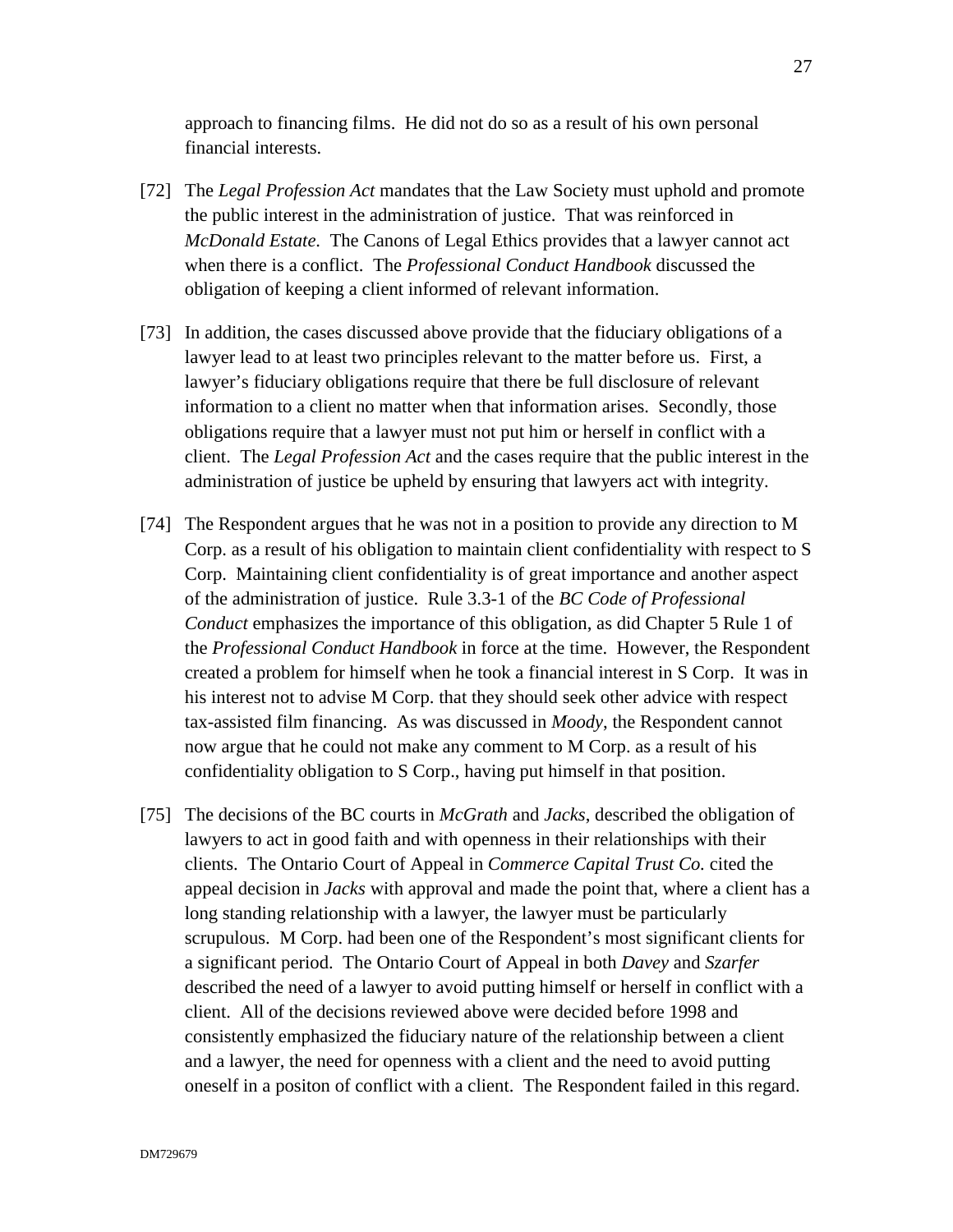He decided to take a financial interest in a new client engaged in the same business as his existing client and did not advise the existing client to consider seeking other counsel. In addition, because it was in his financial interest, he did not advise M Corp. that his original opinion with respect to tax-assisted financing of films might need to be reexamined. He did not provide M Corp. with the loyalty and legal advice it could have otherwise expected. M Corp. looked to the Respondent for tax-assisted business opportunities. The Respondent, while he had the obligation to maintain confidentiality with respect S Corp.'s confidential information, put himself in a conflict by taking a financial interest in S Corp. and as a result did not advise M Corp. to seek other representation or seek that representation for the purpose of reconsidering his earlier advice. The representation of M Corp. was jeopardized by the personal financial interest he had in S Corp. He preferred his own interest over that of his client M Corp.

- [76] In support of the argument that the *Neil* and *Strother* decisions made new law, the Respondent referred to various articles. There is passing reference to Professor Alice Woolley's 2010 article on the *Neil* and *Strother* Supreme Court of Canada decisions on the University of Calgary blog entitled "The Italics that Rocked the Decade (for Canadian Lawyers)". The article focuses on the "Bright Line" rule. As was stated in *CN* at para. 35, the "bright line" rule did not apply in *Strother*. The article does not deal with the impairment of the representation of a client as a result of a lawyer putting himself or herself in a conflict positon and as a result not providing the representation a client is entitled to expect.
- [77] The Respondent relied on an article by James Edelman entitled "Unanticipated Fiduciary Liability" (2008) 124 LQR 21. In that article the author argues that, as a result of the majority decision in *Strother* concluding that the 1998 M Corp. retainer was to provide advice on tax-assisted business opportunities, it expanded the fiduciary obligations of a lawyer. We do not agree with that conclusion. We have concluded that M Corp. was seeking advice from the Respondent with respect to any and all tax-assisted business and that did not exclude advice with respect to tax-assisted film financing. As a result, he was in breach of his fiduciary obligation to M Corp. when he impaired his representation of M Corp. by taking a financial interest in S Corp., thereby creating a situation in which his interests were served by not advising M Corp. to go elsewhere and to seek further advice with respect to his earlier opinion on tax-assisted film financing.
- [78] Similarly, the article by Jack Webster, QC entitled "The [M Corp.] Decision in the Supreme Court: A Conundrum" (2007) 115 *The Verdict* 52, is also critical of what is described as an expanded view of the 1998 M Corp. retainer (see page 53). The article then discusses the quandary that arises as a result of the obligation to keep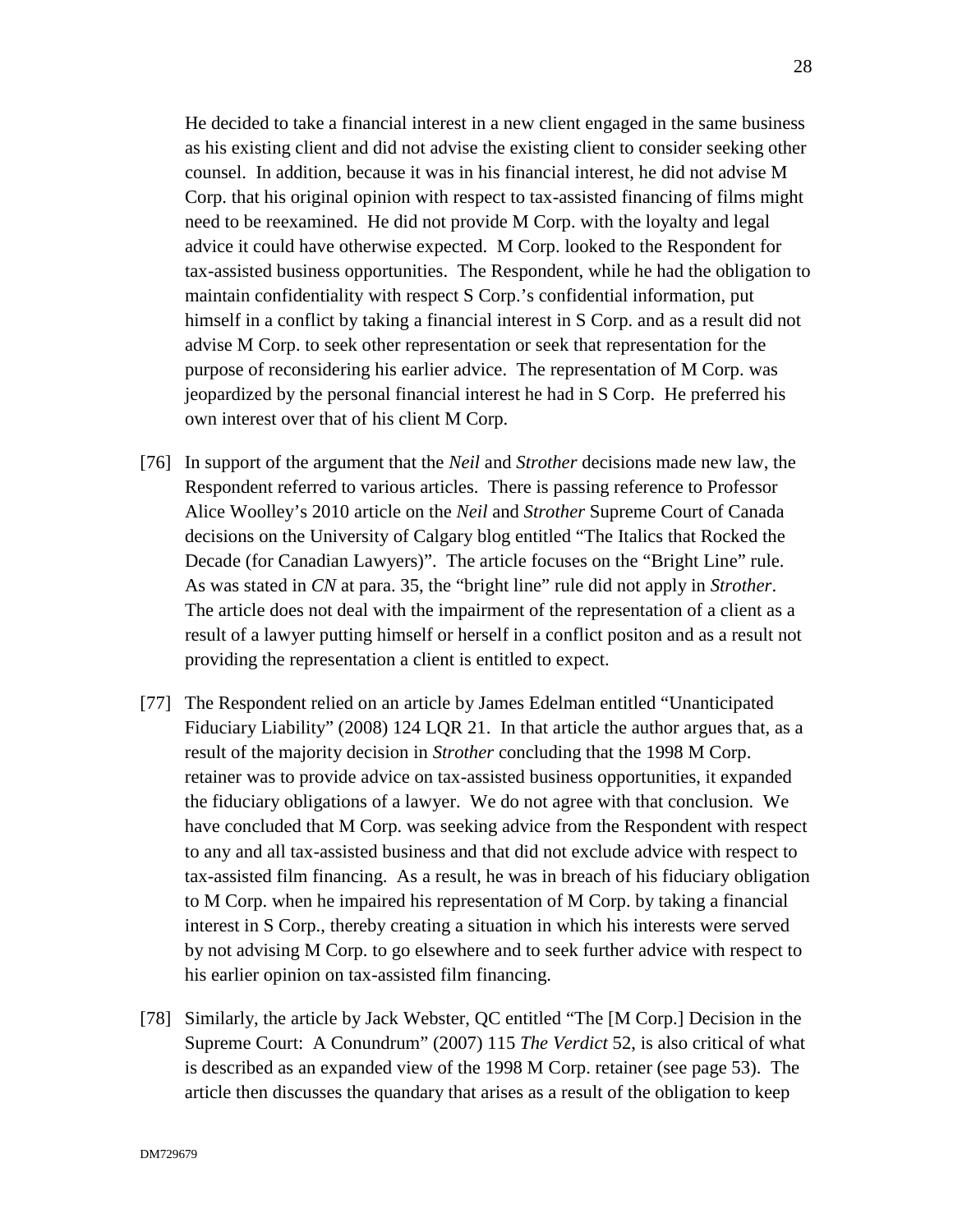the S Corp. information confidential and the conclusion that the Respondent's fiduciary obligation required some notice to M Corp. As the court in *Moody* discussed, the Respondent put himself in that position, and he now only has himself to blame.

- [79] The Respondent also relies on an extract from page 331 of an article by Anthony Duggan entitled "Solicitors' Conflict of Interest and the Wider Fiduciary Question" (2007) 45 *Can. Bus. LJ 420*, and argues that the change in the law was to use the fiduciary obligations to expand the scope of the retainer. The extract comments on the "apparent disagreement between the majority and minority on the relationship between contract and fiduciary duty." However, the article on pages 417 to 419 makes the point that, on a close read of the majority decision, the difference between the two judgments is more apparent than real. The author concludes on page 419 that the reason the majority ruled in M Corp.'s favour was that, on its reading of the retainer, the Respondent owed M Corp. a duty of disclosure. The author also notes that the scope of the retainer is a finding of fact. The majority at para. 39 of the *Strother* decision appears to conclude that the fiduciary duty of a lawyer is moulded by the terms of the retainer or contractual relationship. However, in our view, the scope of the retainer is to be determined in the first instance on the facts. We have concluded that the 1998 M Corp. retainer involved providing ongoing advice to M Corp. with respect to tax-assisted business opportunities. The majority decision in *Strother* with respect to the scope of the retainer was not as a result of a change in the law as asserted by the Respondent but instead its interpretation of the facts as determined by the trial judge (see paras. 39 to 41).
- [80] The Respondent also refers to an aspect of the debate that took place between the Federation of Law Societies of Canada and the CBA Task Force on Conflicts to support the argument that this area of conflicts was an unsettled and, in effect, evolving area of law. The debate between the Federation and the CBA pertained to the differing views of the effect of the "Bright Line" rule. That rule, as we have noted, does not apply in these circumstances.
- [81] We have concluded that the scope of the 1998 M Corp. retainer required the Respondent to provide advice with respect to tax-assisted business opportunities including tax-assisted film financing. As set out above, the relationship with a client is both contractual and fiduciary. The contract spells out the scope of the retainer, and the fiduciary obligations apply to that retainer.
- [82] The Respondent's fiduciary obligations with respect to that retainer required him to avoid conflicts that would impair his ability and willingness to represent M Corp.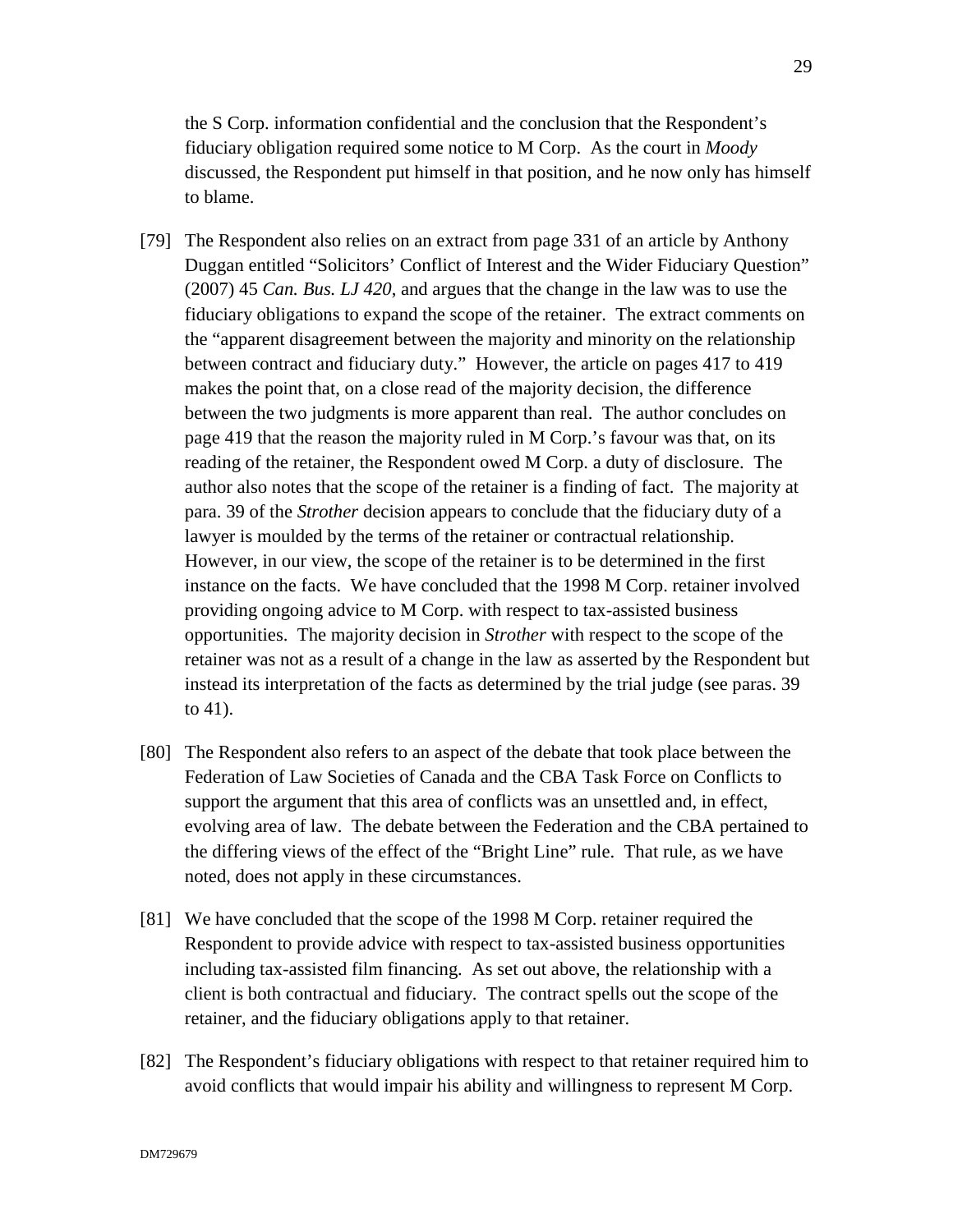effectively with respect to that retainer. The Respondent did not avoid such a conflict when he agreed in January 1998 to take a financial interest in S Corp. As a result he failed in his fiduciary obligations to M Corp. In addition, he breached his fiduciary obligation in not providing information to M Corp. that was relevant to the retainer.

- [83] To the extent that we have not already dealt with the Respondent's arguments, we now turn to the specific allegations in the citation that are before us.
- [84] Allegation 2(i) asserts that the Respondent breached his duty of loyalty to M Corp. by failing to provide a material disclosure to M Corp. of his financial interest in a potential commercial enterprise. As we have outlined in our findings of fact, the Respondent obtained a financial interest in what ultimately became S Corp. In many circumstances this may not be a problem. However, the circumstances in which this interest was obtained were unique. This was a tiny market. Few companies were involved in the business of providing tax-assisted film financing. In addition, and more importantly, very few tax lawyers had the knowledge and skill to provide the necessary advice to support this business. On the evidence it is clear that the Respondent was a very important part of M Corp.'s involvement in this activity. M Corp. and its principals had relied on the Respondent's active involvement in their business affairs. For example, the written retainer in 1996 and 1997 required the Respondent to attend weekly meetings with M Corp. representatives to discuss the financing arrangements that they were involved in. No other lawyer at Davis & Co. had that relationship with M Corp. In addition, no other lawyer at that time knew of the Respondent's financial involvement in what ultimately became S Corp. M Corp. should have been given the opportunity to decide whether or not they wished to continue to retain the Respondent and Davis & Co. to act for them under the circumstances. The fiduciary duty of loyalty, including his obligation to be candid with M Corp. with respect to all matters relevant to the M Corp. retainer, required him to advise M Corp. that he had a financial interest in a potential competitor.
- [85] Allegation 2(ii) asserts that the Respondent breached his duty of loyalty by failing to advise M Corp. that his previous opinion concerning the effect of the amendments to the *Income Tax Act* on tax-assisted film financing needed to be reconsidered. The Respondent argued that it created a problem with respect to his obligation to S Corp. to maintain confidentiality with respect to the potential new approach to tax-assisted film financing. However, the Respondent agrees that, as a result of the Supreme Court of Canada decision, he should have advised M Corp. that there may still have been life left in the film tax business and that, if they were interested in pursuing film tax shelters, as a result of the conflict, M Corp. should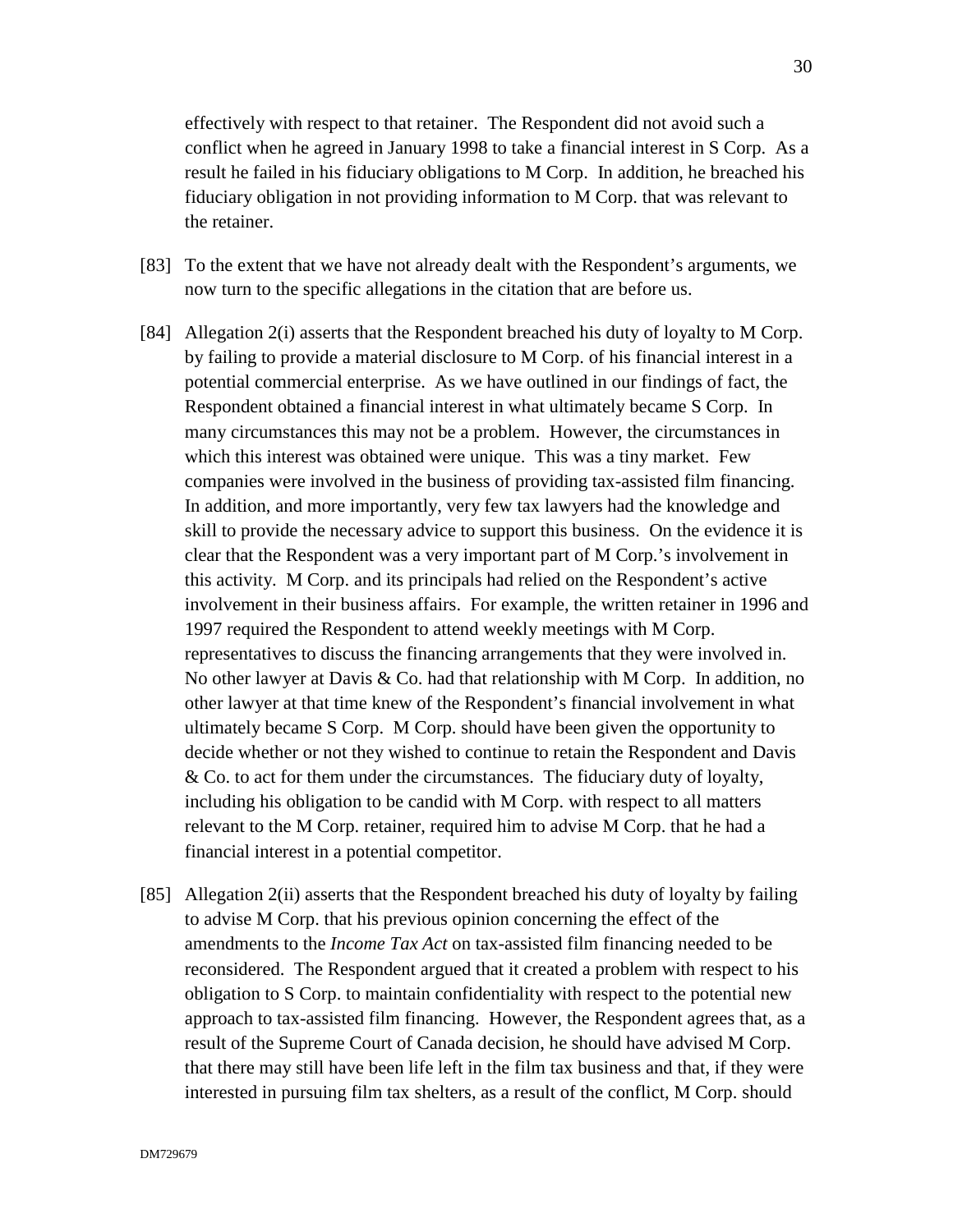consult other lawyers. As noted above, only the Respondent, and not the other lawyers at his firm, had the knowledge that there might be life in tax-assisted film financing. That was his particular expertise. However, he did not provide that advice as it was in his financial interest not to do so. He created this conflict himself.

- [86] The Respondent also argued that the retainer was finished and that, as a result, he did not need to correct an opinion that was correct at the time. As discussed above, we have found that the retainer, while not the exclusive written retainer that was in place in 1996 and 1997, still required the Respondent to provide advice on taxassisted business opportunities. However his financial interest in S Corp. resulted in it being in his best interest not to provide that advice to M Corp. It avoided potential competition from M Corp.
- [87] Allegation 2(iii) asserts that the Respondent breached his duty of loyalty by failing to advise M Corp. of the favourable Advance Tax Ruling. The Respondent argues that the Ruling was not publicly known until later in 1999. As we have found, while a redacted version of the Ruling was not immediately available, the Ruling became, in effect, public knowledge shortly after the Ruling was issued. Given the Respondent's financial interest in the very attractive retainer that S Corp. entered into with him, it was not in the Respondent's interest to so advise M Corp. As a result he failed in his duty of loyalty, which obligated him to provide advice with respect to tax-assisted business opportunities. It was in his financial interest not to advise M Corp. of this possible tax-assisted business opportunity when the ruling in effect became public knowledge, as we have previously described.

#### **PROFESSIONAL MISCONDUCT**

- [88] Given our findings, we must consider whether the Respondent's actions constitute professional misconduct.
- [89] The citation does not specifically refer to any provisions in the *Legal Profession Act*; however, as we have pointed out, the Canons of Legal Ethics first approved of by the Law Society, our current *Code of Professional Conduct for British Columbia*, and the *Professional Conduct Handbook* in effect at the time during which the Respondent's conduct is under examination, all contain reference to a lawyer's duty to give clients undivided loyalty, full disclosure, and candid advice. As is stated by Gavin MacKenzie in *Lawyers and Ethics: Professional Responsibilities and Discipline,* cited with approval in *Law Society of BC v. Martin,*  2005 LSBC 16 at paragraph 155;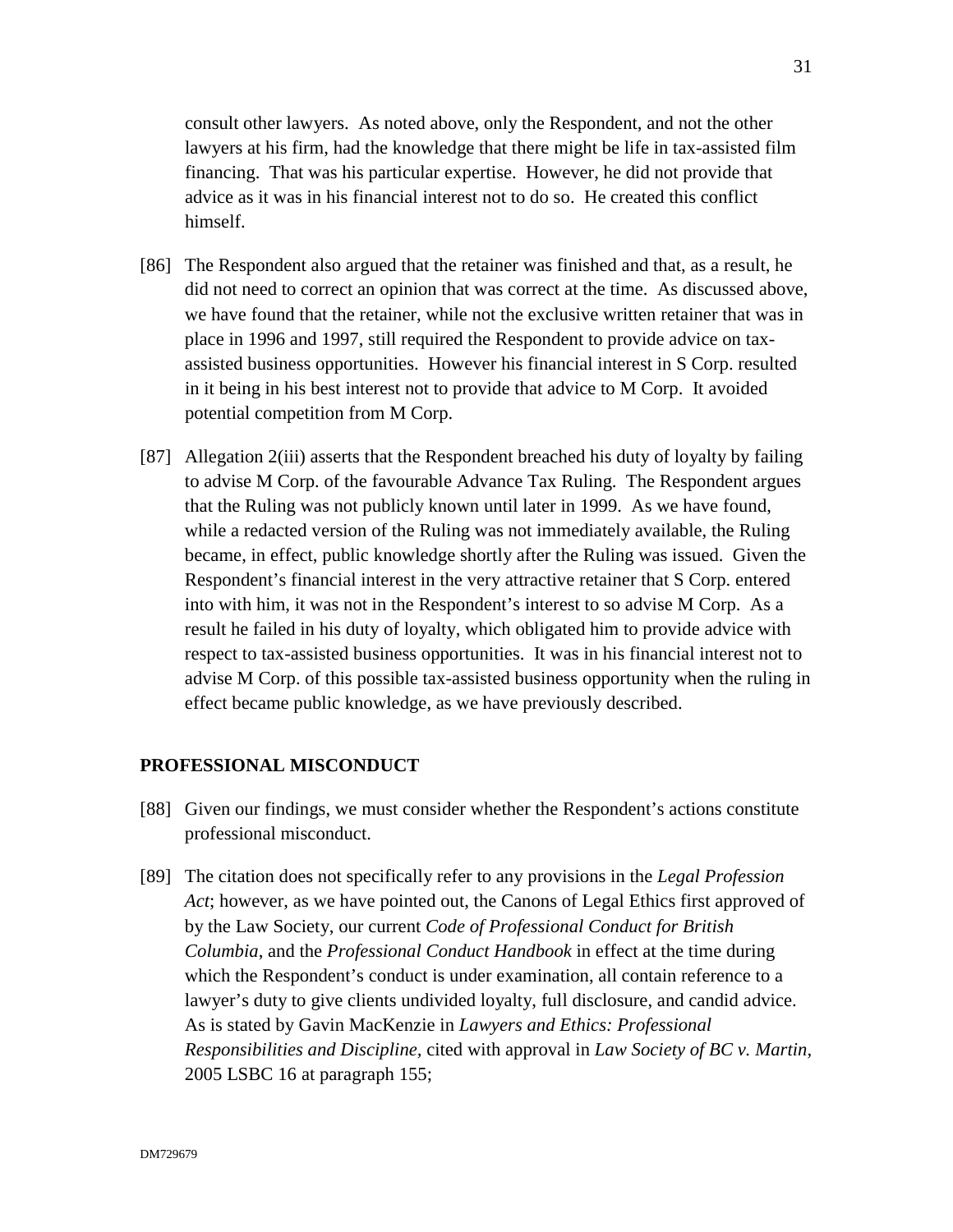In jurisdictions in which professional misconduct is not defined in legislation or rules of professional conduct, not every breach of the rules of professional conduct will necessarily amount to professional misconduct. Conversely, not every act of professional misconduct will be specifically prohibited by the rules.

[90] The test for determining whether or not a lawyer's conduct constitutes professional misconduct is succinctly stated in *Martin* at paragraph 171:

> … The test … is whether the facts as made out disclose a marked departure from that conduct the Law Society expects of its members; if so, it is a professional misconduct.

- [91] That test as laid out has been adopted by other hearing panels and review panels, for example in the decision of *Re: Lawyer 12,* 2011 LSBC 35*,* and *Law Society of BC v. Liggett,* 2009 LSBC 21.
- [92] The *Martin* decision includes the following reasoning at paragraph 154:

The real question to be determined is essentially whether the Respondent's behaviour displays culpability which is grounded in a fundamental degree of fault, that is whether it displays gross culpable neglect of his duties as a lawyer.

- [93] The reasoning in *Martin* was cited with approval by a panel of Benchers on review in *Re: Lawyer 12,* at paragraphs 50 and 51:
	- 50. *Martin* describes the threshold as gross culpable conduct. That is to say that the culpability is of an aggravated character, and not a mere failure to exercise ordinary care.
	- 51. If the conduct of the lawyer falls into the latter category then it is not a marked departure from the norm, and thus the lawyer cannot be found to have committed professional misconduct. If the conduct rises to the level of the former category, then there must be a finding of professional misconduct and there is no need to look any further.
- [94] In *Law Society of BC v. Lyons,* 2008 LSBC 09*,* the hearing panel, at paragraph 35, stated:

In determining whether a particular set of facts constitutes professional misconduct or, alternatively, a breach of the *Act* or the Rules, panels must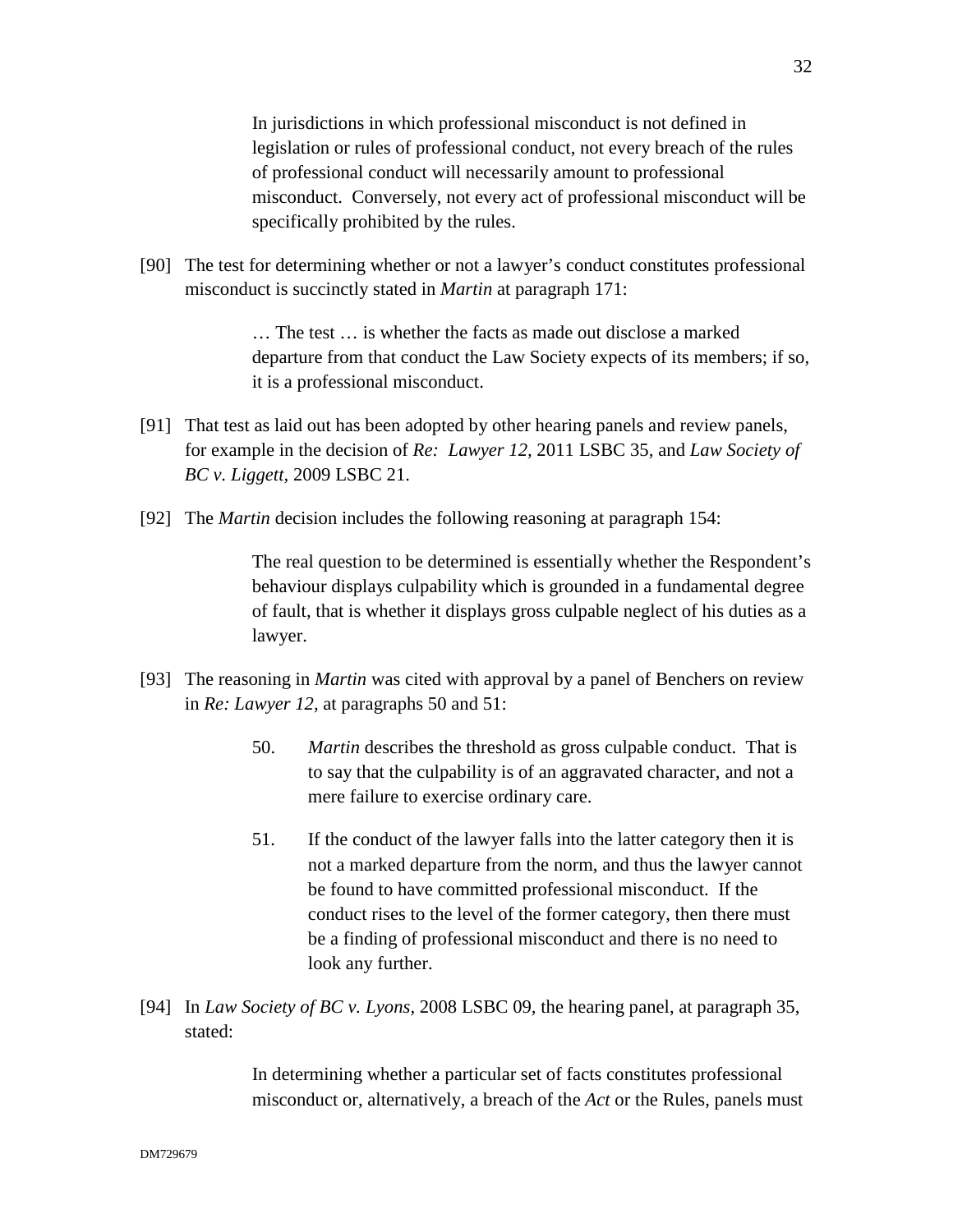give weight to a number of factors, including the gravity of the misconduct, its duration, the number of breaches, the presence or absence of *mala fides*, and the harm caused by the respondent's conduct.

- [95] That reasoning was cited with approval in *Liggett.*
- [96] In accepting the retainer, the Respondent placed himself in a fiduciary relationship with M Corp, and obliged himself to provide to M Corp:
	- (a) undivided loyalty;
	- (b) full disclosure of any circumstances relevant to his ongoing representation of M Corp.; and
	- (c) candid advice.
- [97] It is clear that the Respondent had a duty of loyalty to M. Corp., and he breached that duty by failing to:
	- (a) provide material disclosure to M Corp. of his financial interest in a potential commercial competitor;
	- (b) advise M Corp. that his previous negative legal opinion concerning an amendment to the *Income Tax Act* should be reconsidered; and
	- (c) advise M Corp. of a favourable tax ruling.
- [98] M Corp. was a significant client of the Respondent. His professional, fiduciary, relationship with M Corp. spanned approximately six years. As stated previously, M Corp. relied heavily on the Respondent.
- [99] The Respondent's failure to provide material disclosure to M Corp. of his financial interest in a potential competitor deprived M Corp. of any opportunity to consider whether it wanted to continue to retain and rely on the Respondent despite that financial interest, or whether it wanted to retain a new solicitor. As stated, the Respondent breached his duty to M Corp. in favour of his own financial interest. The Respondent's failure to provide that disclosure to M Corp. persisted for approximately one year.
- [100] In the circumstances of:
	- (a) the Respondent's relationship with M Corp.;
	- (b) M Corp.'s level of reliance on the Respondent;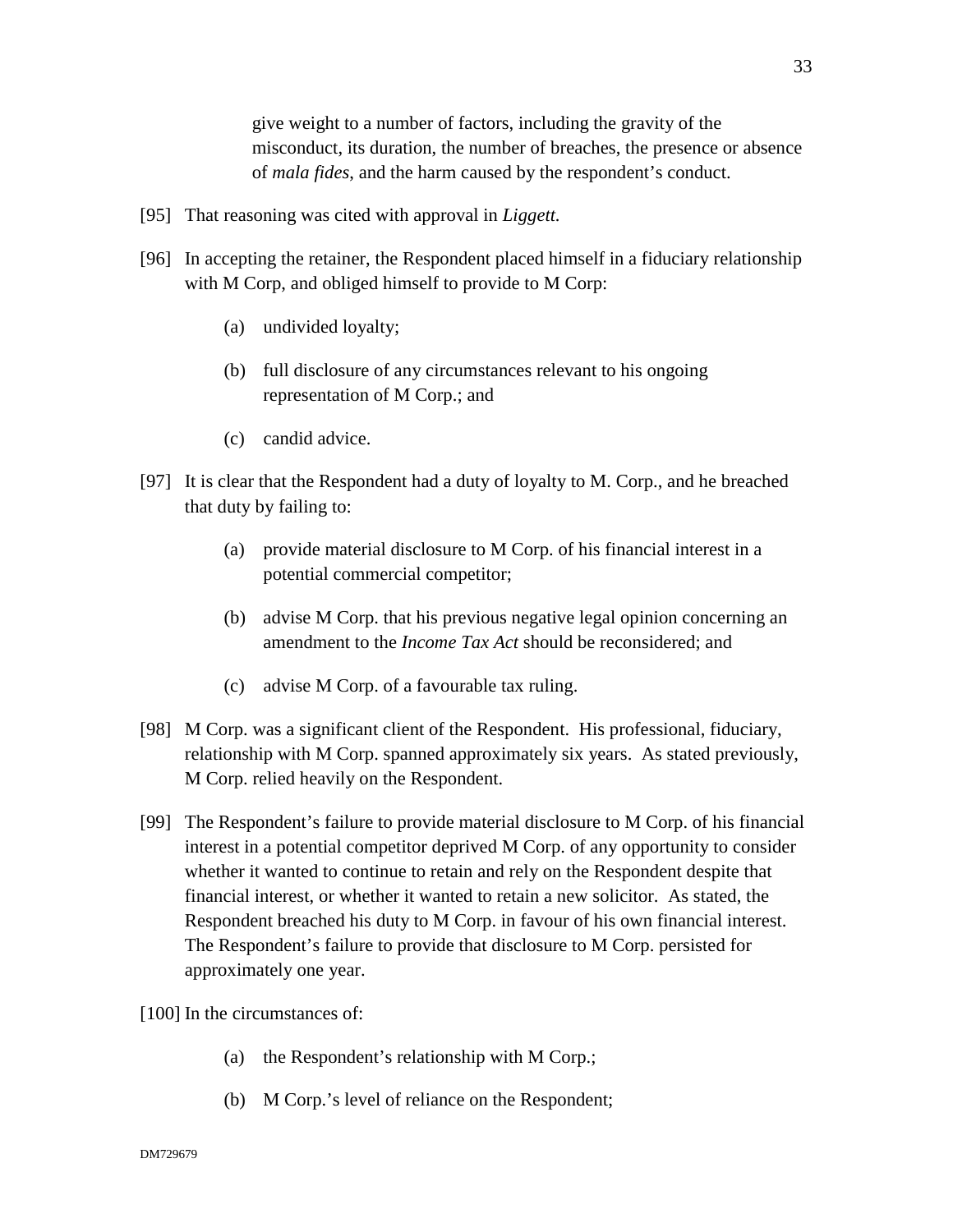- (c) M Corp.'s loss of an opportunity to make a properly informed decision as to whether or not it wished to continue to rely on the Respondent;
- (d) the Respondent's favouring his own financial interest over his duty to M Corp.; and
- (e) the length of time during which the Respondent failed to make appropriate disclosure to M Corp.,

the Respondent's failure to provide material disclosure to M Corp. of his interest in a potential competitor, as set out in allegation 2(i) of the citation, constitutes professional misconduct.

- [101] The Respondent's failure to advise M Corp. that his previous negative legal opinion concerning an amendment to the *Income Tax Act* negatively impacted M Corp.'s opportunity to consider re-entering into the tax-assisted film production business in a timely way. The prospects of the venture in which the Respondent was involved initially appeared to have a small chance of success. However, over time, the venture's prospects improved, and eventually its success was certain. It is reasonable to infer that the Respondent, but for his interest in S Corp., would have advised M Corp. that his earlier opinion needed to be reconsidered. The Respondent's failure to advise M Corp. to revisit his earlier advice took place over a period of time, when:
	- (a) M Corp. had an ongoing retainer agreement with the Respondent, and continued to look to him for advice on tax-assisted business opportunities; and
	- (b) the Respondent had a direct financial interest in keeping M Corp. out of the tax-assisted film production business.

[102] In the circumstances, including:

- (a) the Respondent's relationship with M Corp.;
- (b) M Corp.'s ongoing retainer of the Respondent for advice on matters related to the opinion he should have advised M Corp. to reconsider;
- (c) the impact of the Respondent's conduct on M Corp.'s opportunity to reenter the tax-assisted film production business in a timely way;